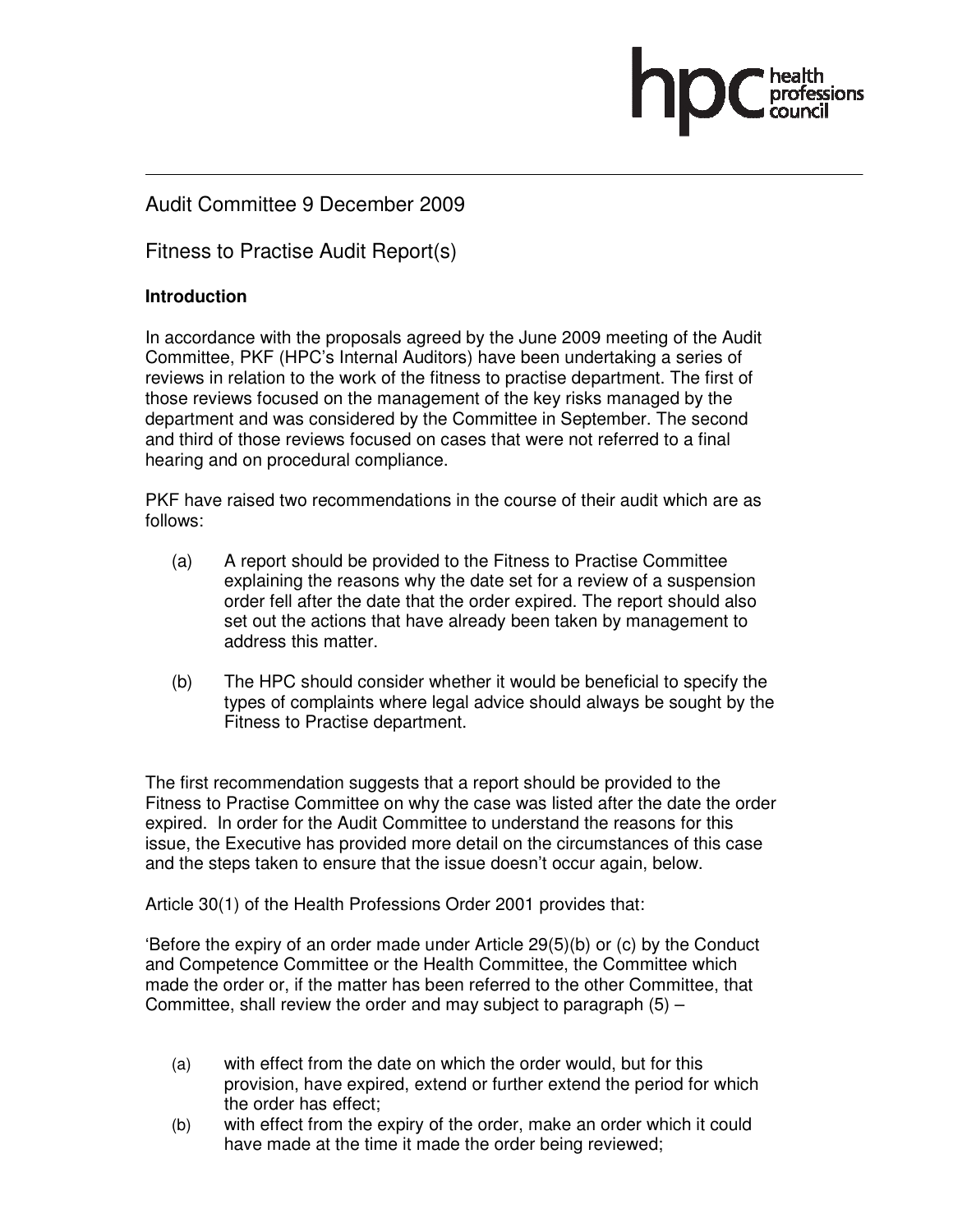(c) with effect from the expiry of a suspension order, make a conditions of practice order with which the practitioner must comply if he resumes the practice of his registered profession after the end of his period of suspension.

In effect, this provision provides that in cases where a panel has imposed a suspension or conditions of practice order, the order must be reviewed before it expires in order for the panel to determine whether any further action is required.

In the case referred to by PKF, a panel of the Conduct and Competence Committee determined that the allegation was well founded and as a result directed the registrar to impose a suspension order. Taking into consideration the relevant appeal a period, the order did not come into force until 31 December 2007 and was due to be reviewed before Wednesday 31 December 2008 (New Years Eve). As a result, the order was due to be reviewed before this date. The panel convened to consider this case was listed for Tuesday 6 January 2009 and it was subsequently determined by that panel that they had no jurisdiction to carry out the review. In reaching their decision, the panel also noted that there had been significant improvement in the performance of the registrant which meant that she now met the relevant standards of proficiency. They also noted that even if the existing order had not lapsed it is likely that the panel would have reached the conclusion that the order made by the earlier panel should not be extended.

An error was made in the listing of this case which meant that the hearing was listed after the order expired. The error was picked up when the presentation of the case was being prepared for hearing; however this was less than 28 days before the date listed for the hearing which meant that another hearing could not be scheduled before the expiry of the order. As a result of this error, a review of the processes used to schedule review hearings was undertaken. The outcome of that review is listed below:

- All expiry dates of conditions of practice and suspension orders were checked and a new spreadsheet set up to track the expiry of orders.
- Review spreadsheet to be reviewed by Scheduling officer and Head of Adjudication every month to check expiry dates of orders.
- Head of Case Management to check the review cases every four weeks to monitor the workload of the case management team.
- Review cases to be listed three months in advance of the expiry date to allow more time for presenting officers to prepare the case.
- A quarterly audit of orders undertaken to ensure that the cases are listed within the appropriate timeframe.
- The practice note 'Drafting fitness to practise decisions' provides guidance to panels on setting out in determinations the date from which an order takes effect.

Effective mechanisms to track orders are a key functional requirement in the development of the electronic case management solution.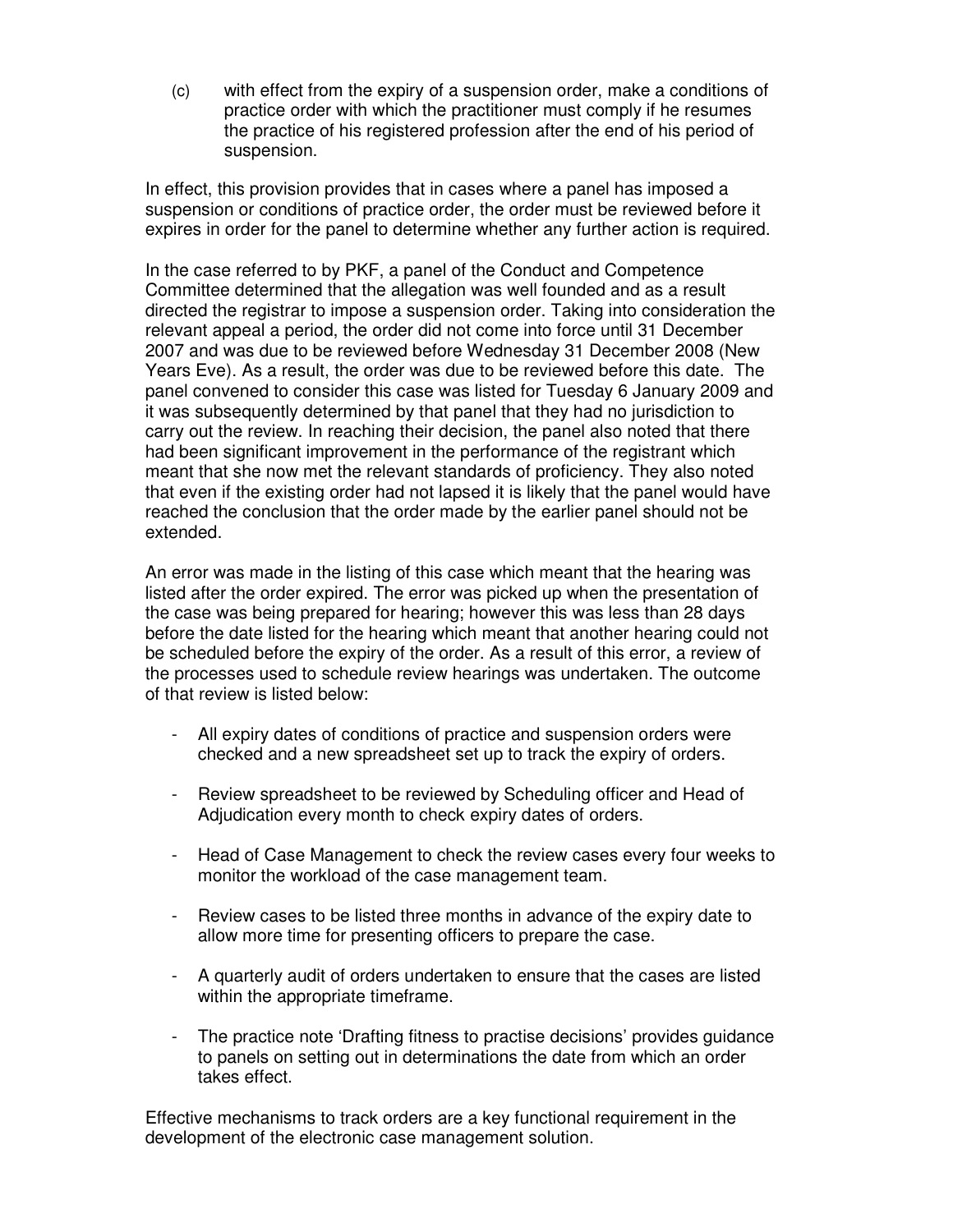#### **Decision**

The Committee is asked to discuss the attached audit reports.

#### **Background information**

None

#### **Resource implications**

None

#### **Financial implications**

Accounted for in the 2009/10 budget

#### **Appendices**

PKF audit report - Closed cases quality assurance PKF audit report – Procedural compliance

#### **Date of paper**

27 November 2009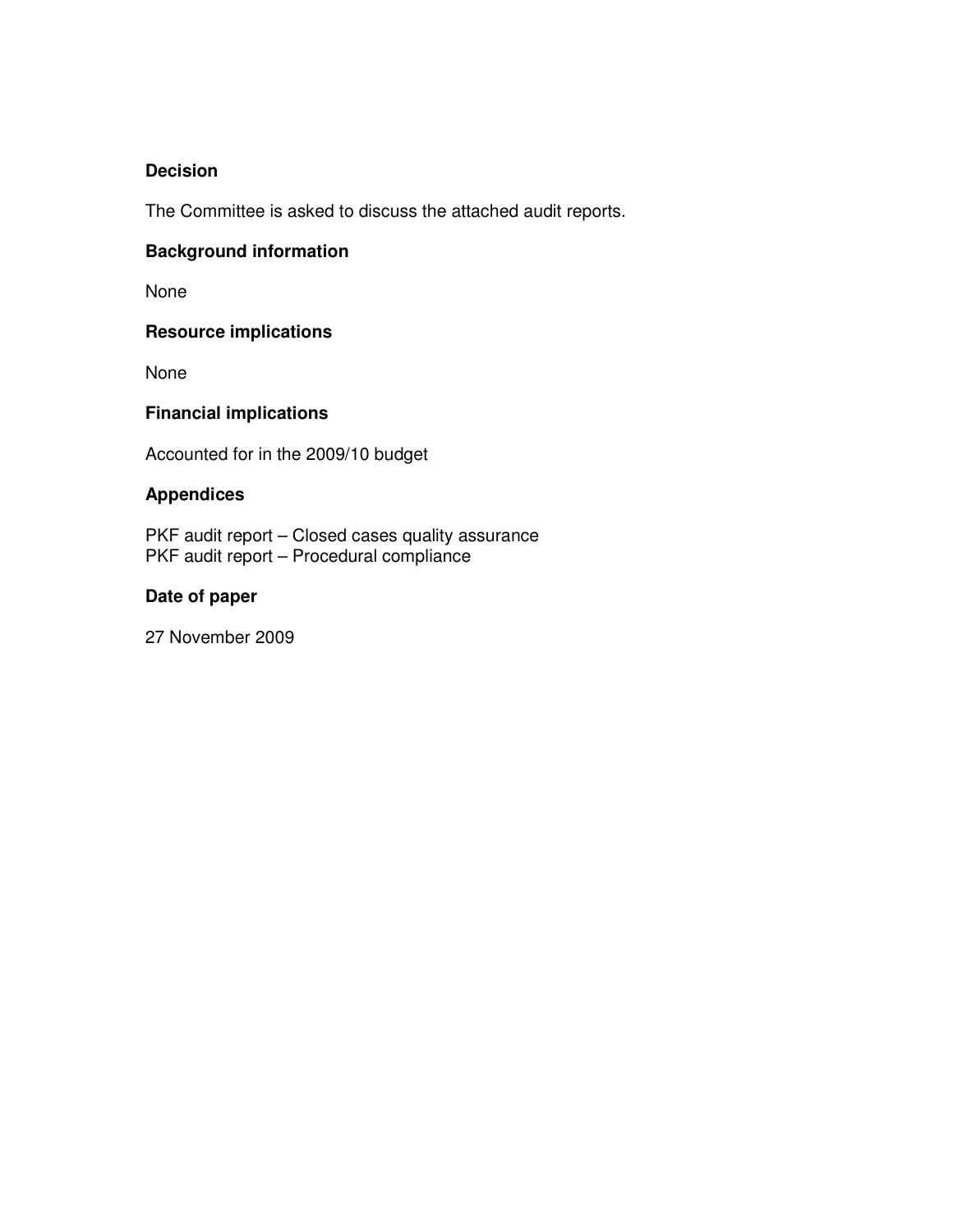

## **Health Professions Council**

# **Fitness to Practise Review Closed cases quality assurance 2009/10**

Final November 2009 **Confidential** 



Accountants & business advisers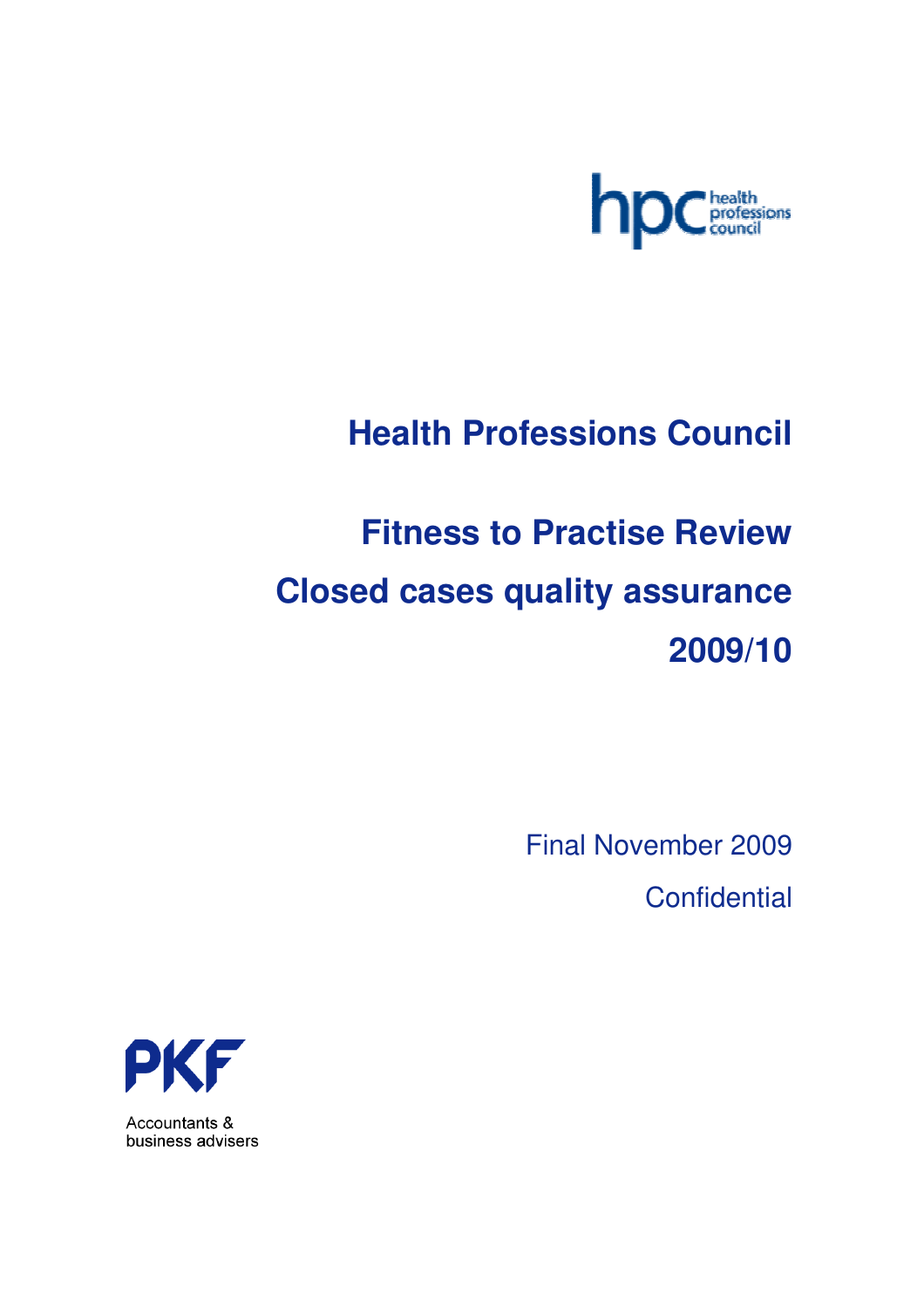## **Contents**

#### **Project timescales**

| Date project commenced                           | 20/10/09 |
|--------------------------------------------------|----------|
| Date field work completed                        | 22/10/09 |
| Date draft report issued                         | 16/11/09 |
| Date<br>final<br>management<br>comments received | 26/11/09 |
| Date final report issued                         | 26/11/09 |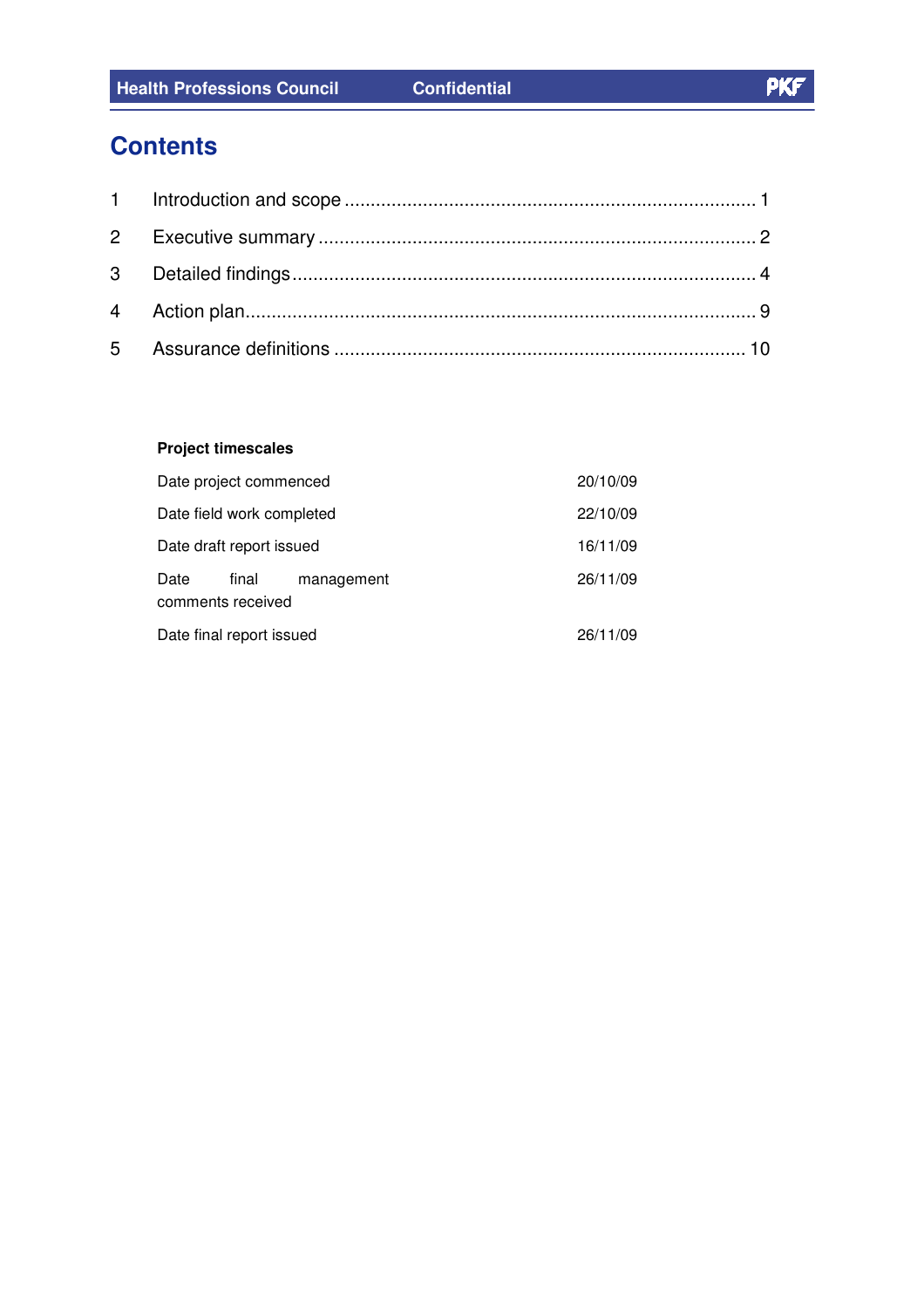## **1 Introduction and scope**

- 1.1 In accordance with our proposals agreed by the June 2009 Audit Committee of the Health Professions Council ("HPC"), we have undertaken a quality assurance review of a sample of closed fitness to practise cases that had not been referred to a full hearing.
- 1.2 The HPC needs to be satisfied that the process controls in relation to this area are operating effectively in order to ensure and be able to demonstrate that the public or service users have been protected.
- 1.3 To provide robust quality assurance to the HPC that this is the case, we therefore selected a sample of cases or allegations in order to assess compliance with documented procedures. The cases were selected from 2008/09 and 2009/10.
- 1.4 We selected ten cases where the case had been closed because an HPC registrant was not involved or the allegation did not meet the HPC's standard of acceptance for allegations and to assess whether the process controls were operating effectively.
- 1.5 We also selected a further sample of ten cases where the Investigating Committee concluded that there was no case to answer and to review these in detail to assess whether the necessary checks and process steps had indeed been undertaken and were clearly evidenced. The audit fieldwork was undertaken in September and October 2009.
- 1.6 This report has been prepared as part of the internal audit of the Health Professions Council under the terms of our engagement letter for internal audit services. It has been prepared for the Health Professions Council and we neither accept nor assume any responsibility or duty of care to any third party in relation to it.
- 1.7 The conclusions and recommendations are based on the results of audit work carried out and are reported in good faith. However, our methodology is dependent upon explanations by managers and sample testing and management should satisfy itself of the validity of any recommendations before acting upon them.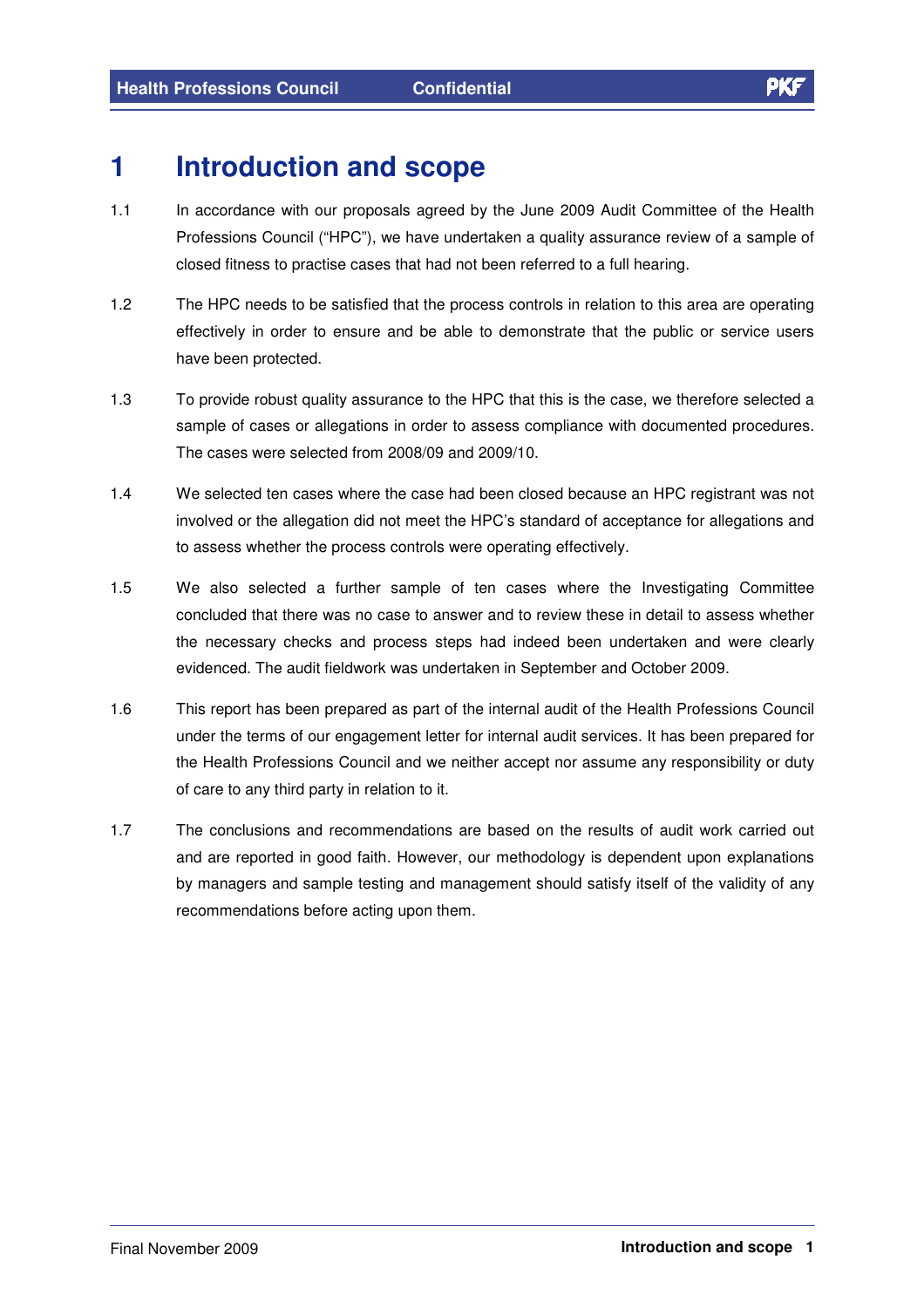## **2 Executive summary**

2.1 This report summarises the work undertaken by PKF within the agreed scope of our quality assurance review of a sample of closed fitness to practise cases that have not been referred to a substantive hearing. The work was performed in accordance with our proposals agreed by the June 2009 Audit Committee.

#### **Background**

- 2.2 Management estimates that over 1,000 fitness to practise cases will be managed by the HPC during 2009/10. As at the end of September 2009 the Fitness to Practise Department reported that there were 361 open cases which were at the pre Investigating Committee/Case to Answer stage. This included 90 cases that had not yet met the standard of acceptance for allegations.
- 2.3 The average case to answer referral rate for the period April-September 2009 was 60%.
- 2.4 There are two key decision points where a case can be closed. The first point is where following investigation the Fitness to Practise Department has concluded that the HPC's standard of acceptance has not been met.
- 2.5 The principal point where "no case to answer" rulings are made is the Investigating Committee Panel. In deciding whether there is a case to answer, the test to be applied by the panel is whether, based upon the evidence before it, there is a "realistic prospect" that the HPC (which has the burden of proof) will be able to establish at a hearing that the registrant's fitness to practise is impaired.
- 2.6 At the request of management we agreed to undertake a quality assurance review of a sample of cases to assess whether the HPC's procedures were being followed in relation to these decisions.

#### **Our assessment**

- 2.7 Based on our sample testing, we concluded that the HPC's procedures for documenting decisions for closed cases that have not been referred to a full fitness to practise hearing were sound and were operating effectively at the time of our review.
- 2.8 However, we note that the Council for Healthcare Regulatory Excellence ("CHRE") will be undertaking its own review of each health regulator's procedures for dealing with similar cases, which will include an audit of the HPC. We understand that the CHRE's review is to focus on 2008/09 cases.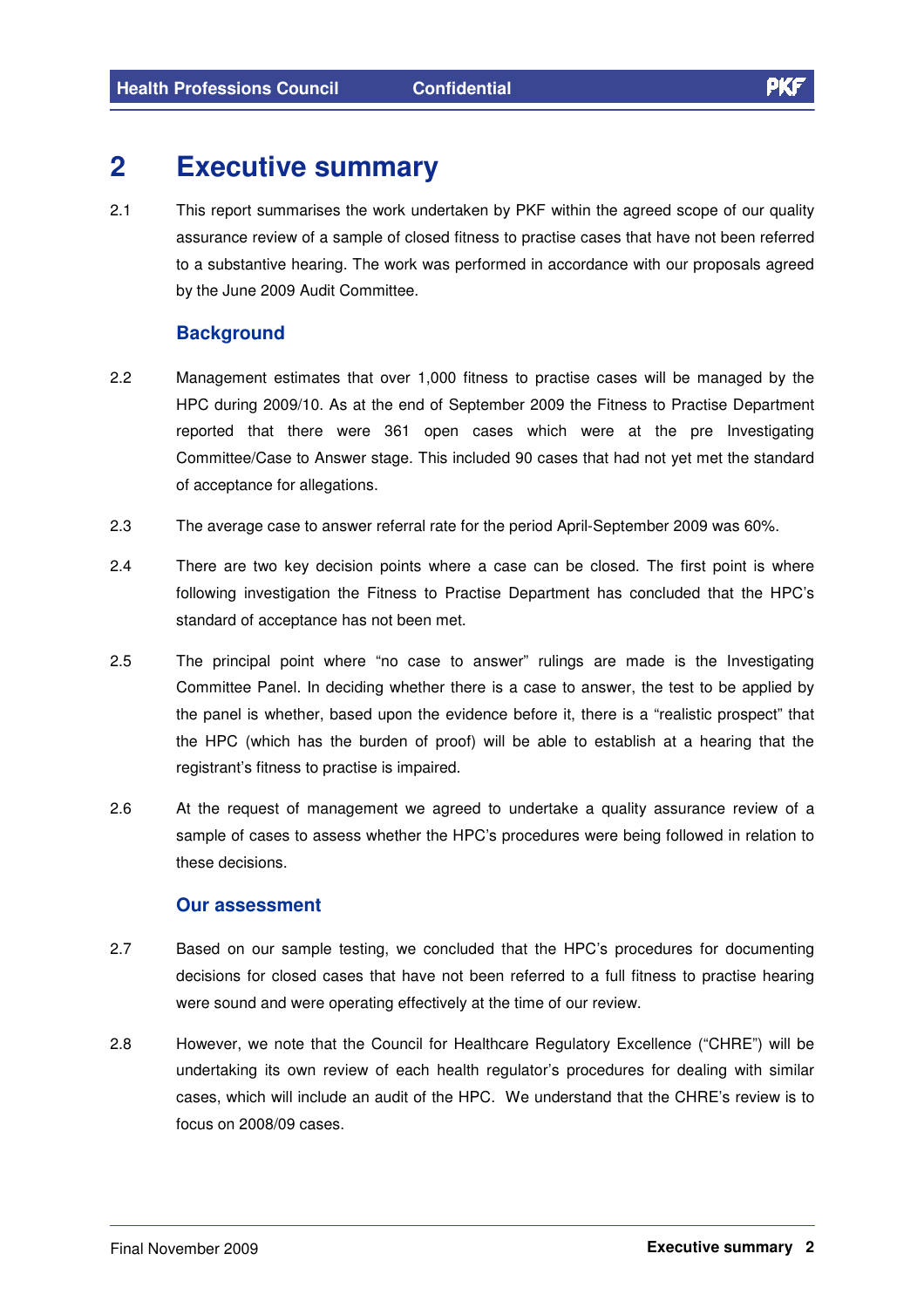2.9 In conducting our work, we were obliged to follow Government Internal Audit Standards. The CHRE do not have this obligation although they have their own clearly defined procedures that they will follow during their review. The sample selected will also differ. Therefore there is a possibility therefore that the conclusions of the CHRE audit may differ from those set out in this report.

#### **Principal findings**

- 2.10 For all the cases investigated by the Fitness to Practise Department included within our sample, we concluded that the HPC's procedures were being followed.
- 2.11 However, in one case we noted that legal advice had been sought by the Fitness to Practise Department, before concluding that the HPC's standard of acceptance had not been met.
- 2.12 We understand that the decision to seek legal advice is based upon the judgement of the Fitness to Practise Department on a case by case basis, although there is operating guidance to for the team on providing instruction and seeking advice.
- 2.13 Nevertheless, we believe that the HPC should consider whether a more prescriptive approach to seeking legal advice would be beneficial in some cases before concluding whether the standard of acceptance has been met. We have therefore raised a recommendation in relation to this matter.
- 2.14 We also concluded that based on the results of the sample testing that we undertook that the Investigating Committee Panels were following the procedures and guidance of the HPC in considering evidence and determining whether there was a case to answer. We did not therefore raise any recommendations in relation to this area.
- 2.15 We wish to thank all members of staff for their availability, co-operation and assistance during the course of our review.

**PKF (UK) LLP November 2009**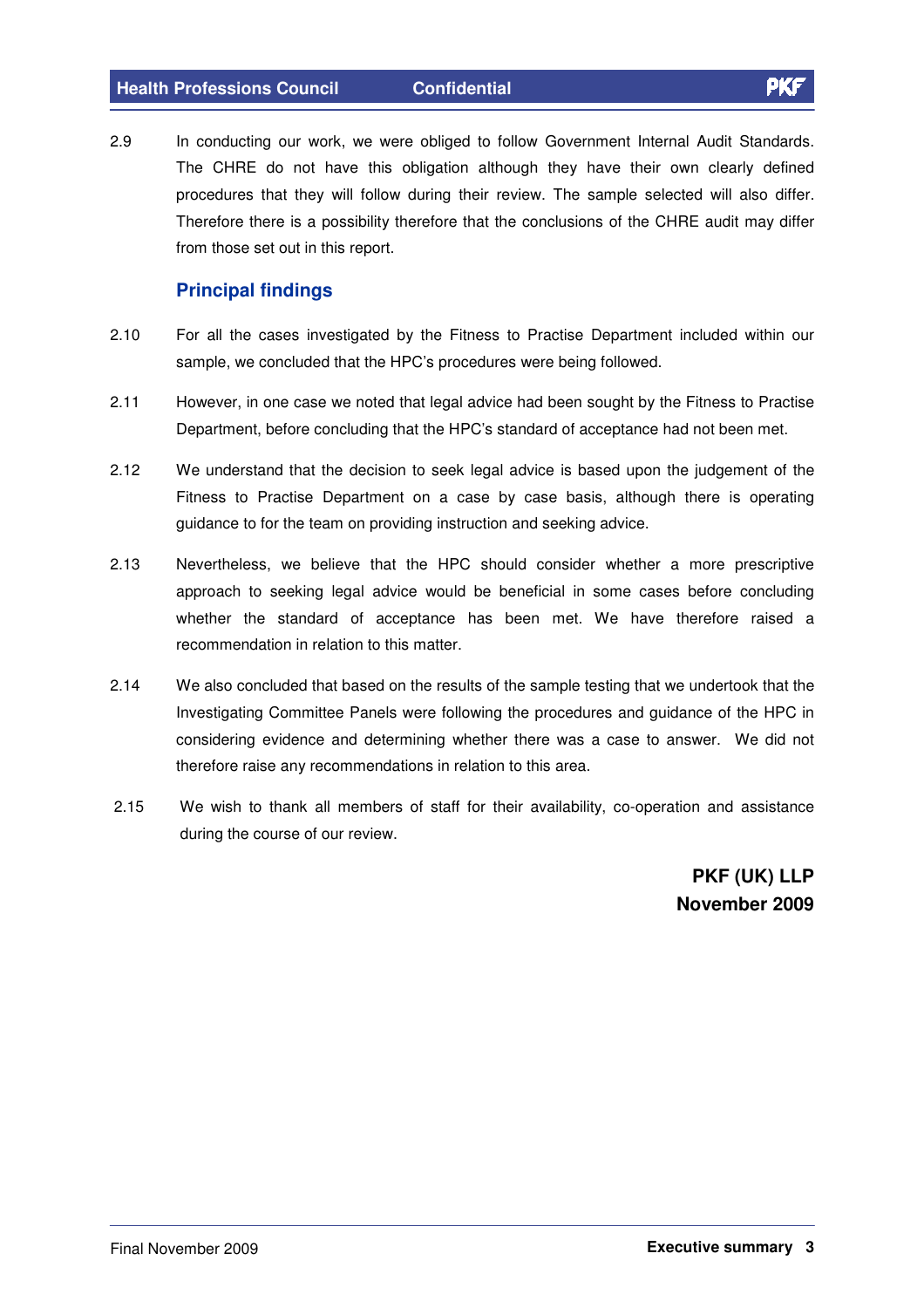## **3 Detailed findings**

#### **Process outline**

- 3.1 A key function of the HPC's Fitness to Practise Department is the investigation of allegations to the effect that a registrant's fitness to practise is impaired and the management of cases through to their conclusion. Management estimates that in total over 1,000 cases will be managed by the HPC during 2009/10.
- 3.2 All complaints received by the HPC are assigned initially to a case manager after initial review and assessment by a lead case manager. The lead case manager determines whether the complaint relates to an HPC registrant and whether the complaint meets the HPC's standard of acceptance for allegations. Process controls at this stage therefore need to evidence that the individual who is the subject of the complaint has been checked as not being listed on the HPC register before the case can be closed. If appropriate, the matter is referred to another regulator or the police.
- 3.3 Where a complaint against an HPC registrant has not been investigated on the grounds that the allegation does not meet the HPC's standard of acceptance for allegations, this needs to be carefully documented and checked to ensure that the HPC is complying with its statutory responsibilities.
- 3.4 The point where "no case to answer" rulings are made is the Investigating Committee Panel. In deciding whether there is a case to answer, the test to be applied by the Panel is whether, based upon the evidence before it, there is a "realistic prospect" that the HPC (which has the burden of proof) will be able to establish at a hearing that the registrant's fitness to practise is impaired.
- 3.5 The Practice Note 'Case to Answer' provides that a presumption of impairment (and that there is a case to answer) should be made by panels in cases where the evidence, if proven, would establish:
	- serious or persistent lapses in the standard of professional services;
	- incidents involving: harm or the risk of harm; reckless or deliberate acts; concealment of acts or omissions, the obstruction of their investigation, or attempts to do either;
	- sexual misconduct or indecency (including any involvement in child pornography);
	- improper relationships with, or failure to respect the autonomy of, service users;
	- violence or threatening behaviour;
	- dishonesty, fraud or an abuse of trust;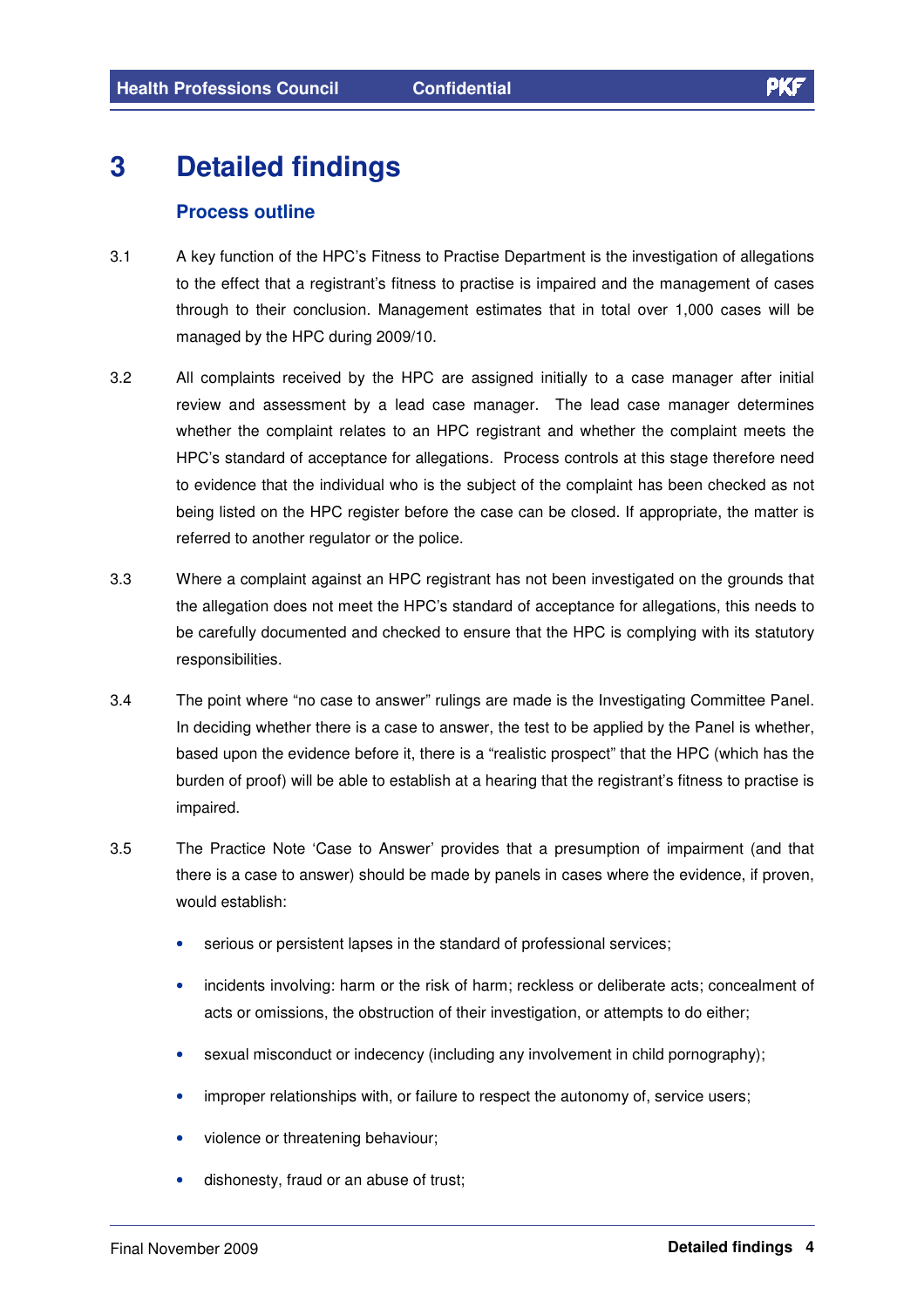- exploitation of a vulnerable person;
- substance abuse or misuse:
- health problems which the registrant has but has not addressed, and which may compromise the safety of service users; or
- other equally serious, activities which undermine public confidence in the relevant profession.
- 3.6 Process controls at this stage therefore need to ensure that where the decision of the panel is that there is no case to answer:
	- All relevant evidence has been sought and considered by the panel; and
	- that the realistic prospect test has been applied.
- 3.7 The HPC needs to be satisfied that the process controls above are operating effectively in order to ensure and be able to demonstrate that patients have been protected. We therefore agreed to undertake a quality assurance review of a sample of cases to assess whether the controls were indeed operating effectively.
- 3.8 We selected ten cases where the case had been closed by the Fitness to Practise Department because an HPC registrant was not involved or the allegation did not meet the HPC's standard of acceptance for allegations and to assess whether the process controls were operating effectively.
- 3.9 We also selected a further sample of ten cases where an investigating committee concluded that there was no case to answer and to review these in detail to assess whether the necessary checks and process steps had indeed been undertaken and were clearly evidenced.
- 3.10 The cases were selected from 2008/09 and 2009/10.
- 3.11 The findings of our work are set out below.

#### **Findings**

#### **Cases where the standard of acceptance was not met**

3.12 We noted that the initial complaints about registrants were received through a variety of media, including telephone calls (which are followed up in writing in order for HPC to be able to take any action), formal notifications of criminal proceedings from the police, letters or the completion of an HPC "reporting a concern" form.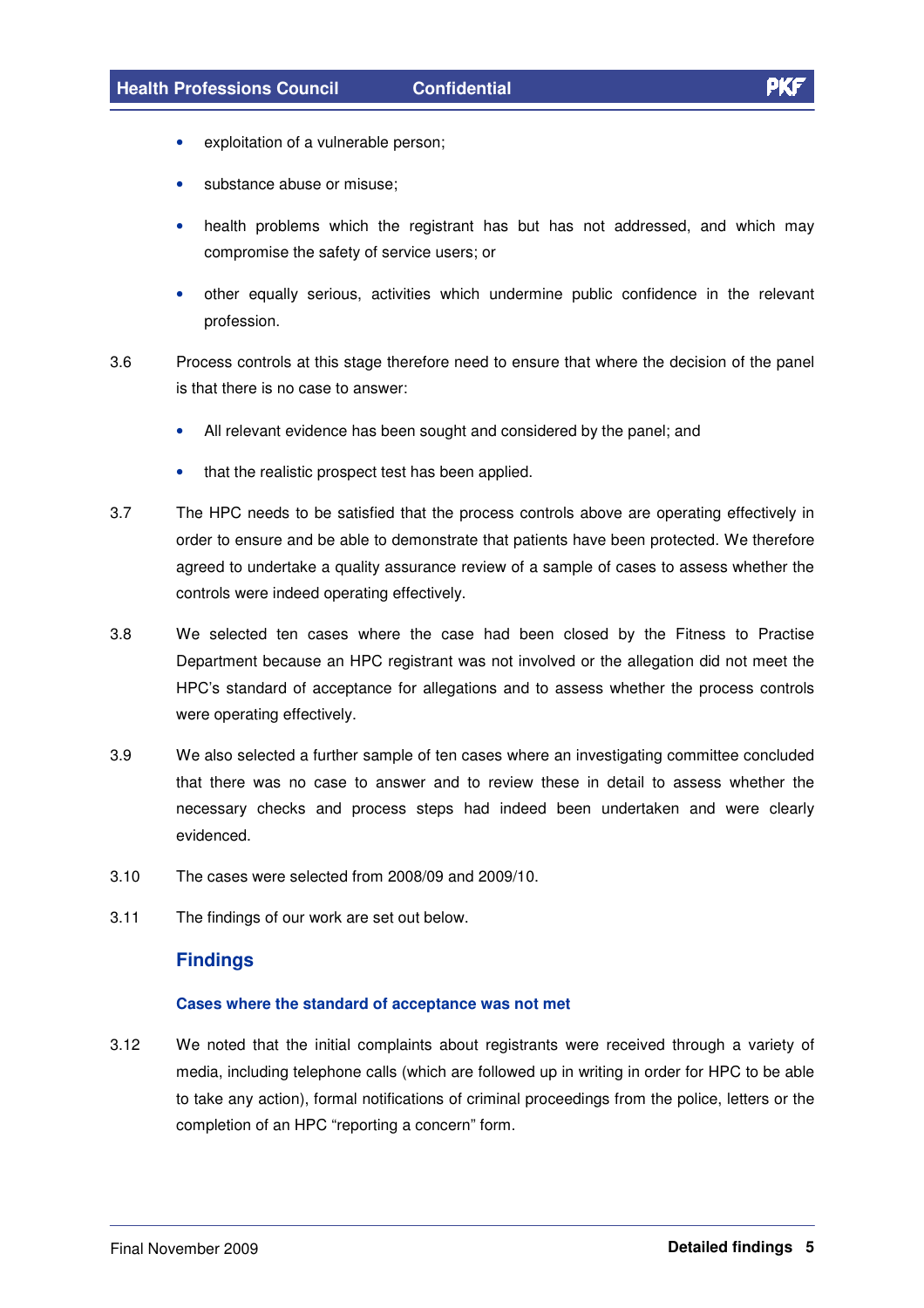#### **Health Professions Council Confidential**

- 3.13 For telephone calls a file note was prepared by the relevant case manager to document the discussions with the complainant and the agreed action to be taken.
- 3.14 For all of the ten cases we sampled, detailed evidence had been collected by the case manager in the Fitness to Practise Department conducting the initial investigation. For each case sampled a case assessment form had been completed as required by procedures.
- 3.15 For one of the cases sampled, correspondence and telephone discussions confirmed that the individual contacting the HPC did not wish to raise a complaint but simply wished to raise general concerns about the wider consequences of a type of treatment. This was clearly documented supporting the conclusion that the HPC's standard of acceptance had not been met. For the other nine cases sampled, a complaint against the registrant was raised.
- 3.16 In two of these cases, the HPC had been contacted by the police who in some circumstances notify the HPC when they charge a registrant with a criminal offence.
- 3.17 In both cases progress with the criminal proceedings was logged and monitored by the case manager who requested regular updates from the police as to the progress of the case. The criminal proceedings were ultimately terminated in the absence of evidence to support the charge and the HPC's investigation did not identify any other matters. This was clearly documented to support the conclusion that the HPC's standard of acceptance had not been met.
- 3.18 Six cases included in our sample related to allegations regarding professional competence. We noted that in all of these cases, the details of the allegation had been clearly logged, a case assessment form completed and the investigation undertaken had been thoroughly documented, including the reasons why the HPC's standard of acceptance had not been met.
- 3.19 For all the cases investigated by the Fitness to Practise Department included within our sample, we concluded that the HPC's procedures were being followed.
- 3.20 However, in one case we noted that legal advice had been sought by the Fitness to Practise Department, before concluding that the HPC's standard of acceptance had not been met.
- 3.21 We understand that the decision to seek legal advice is based upon the judgement of the Fitness to Practise Department on a case by case basis, although there is operating guidance to for the team on providing instruction and seeking advice.
- 3.22 Nevertheless, we believe that the HPC should consider whether a more prescriptive approach to seeking legal advice would be beneficial in some cases before concluding whether the standard of acceptance has been met. We have therefore raised the following recommendation.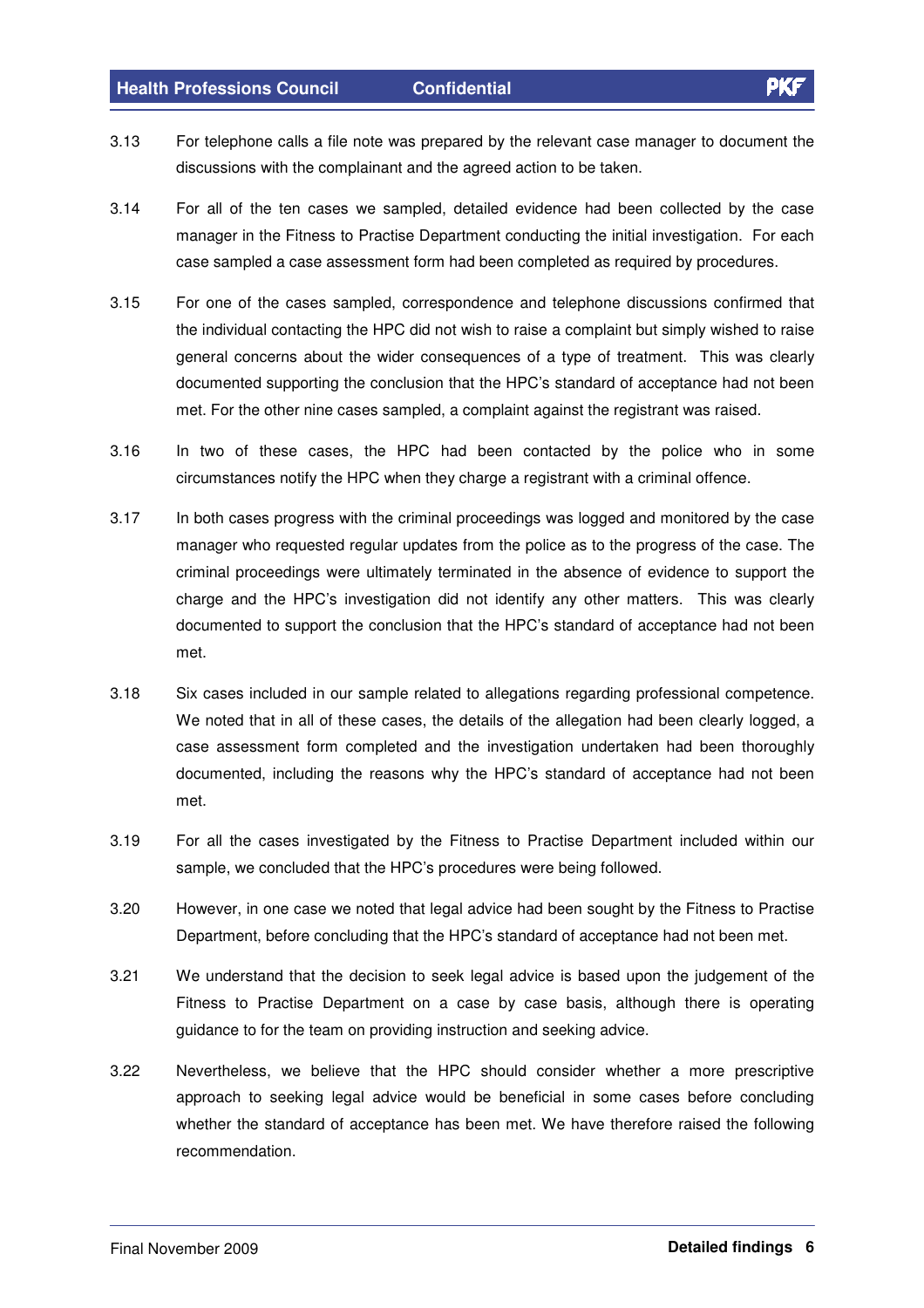#### **Recommendation**

**R1. The HPC should consider whether it would be beneficial to specify the types of complaints where legal advice should always be sought by the Fitness to Practise Department.**

#### **Cases referred to an investigating committee panel**

- 3.23 For all of the ten cases we sampled, detailed evidence had been collected in advance of the Investigating Committee Panel, which had been assessed by the Fitness to Practise Department as meeting the HPC's standard of acceptance. None of the cases included in our sample had been assessed by the Fitness to Practise Department (following investigation by a case manager) requiring an application to be made for an interim order.
- 3.24 The current guidance provided by the HPC to Investigating Committee Panels is set out in Practice Note "Case to answer" determinations, published in April 2009. In reaching its decision a Panel:
	- Should recognise that it is conducting a limited paper-based, exercise and not seek to make findings of fact on the substantive issues; and
	- May assess the overall weight of the evidence but should not seek to resolve substantial conflicts in that evidence. The assessment of the relative strengths of competing evidence can only be assessed by a full hearing.
- 3.25 In determining whether there is a case to answer, the Panel must decide whether, in its opinion, there is a "realistic prospect" that the HPC (which has the burden of proof) will be able to establish that the registrant's fitness to practise is impaired. The test does not call for substantial inquiry or require the investigating committee panel to be satisfied on the balance of probabilities. The case to answer practice note provides that the Investigating Committee Panel only needs to be satisfied that there is a realistic or genuine possibility (as opposed to a remote or fanciful one) that the HPC will be able to establish its case.
- 3.26 We noted that in all cases included in our sample, it was clearly documented that the Investigating Committee Panel had reviewed the evidence in detail and drew upon this evidence in arriving at its conclusion. For one case, the Investigating Committee Panel requested additional information before reconvening and considering the case with all the available evidence.
- 3.27 Our review also indicated that the conclusions of the Investigating Committee Panels were clearly documented and set out within the context of whether there was a realistic prospect of the HPC proving its case, including the reasons why, for example there was insufficient evidence to substantiate the specific allegation.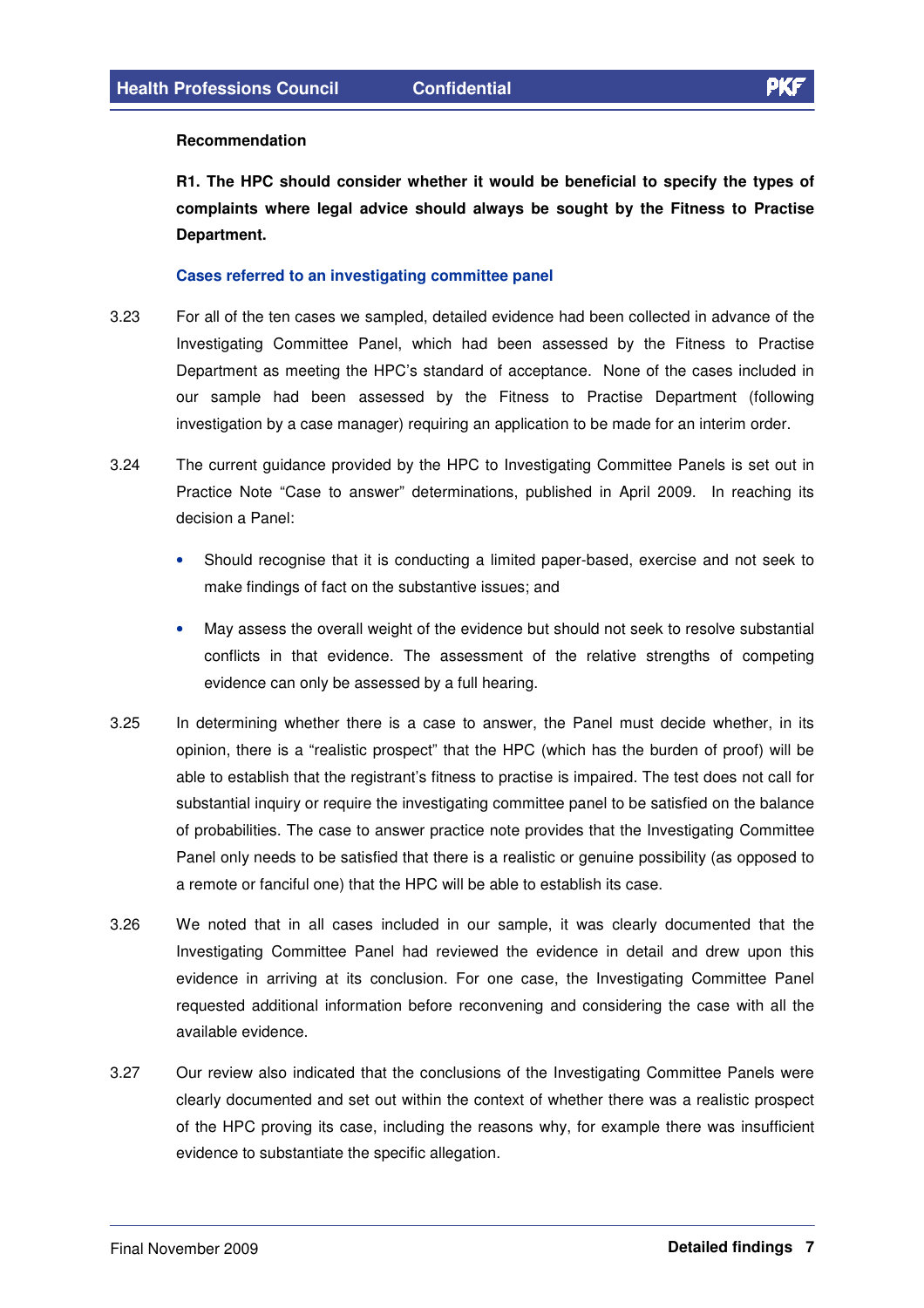#### **Health Professions Council Confidential**

- 3.28 We noted that the overall balance of the evidence was considered in the documented conclusions of the Panel, although in none of the cases sampled was there an indication of competing evidence that required referral to a substantive hearing for consideration.
- 3.29 We therefore concluded that based on the results of the sample testing that we undertook that the Investigating Committee Panels were following the procedures and guidance of the HPC in considering evidence and determining whether there was a case to answer. We have not therefore raised any recommendations in relation to this area.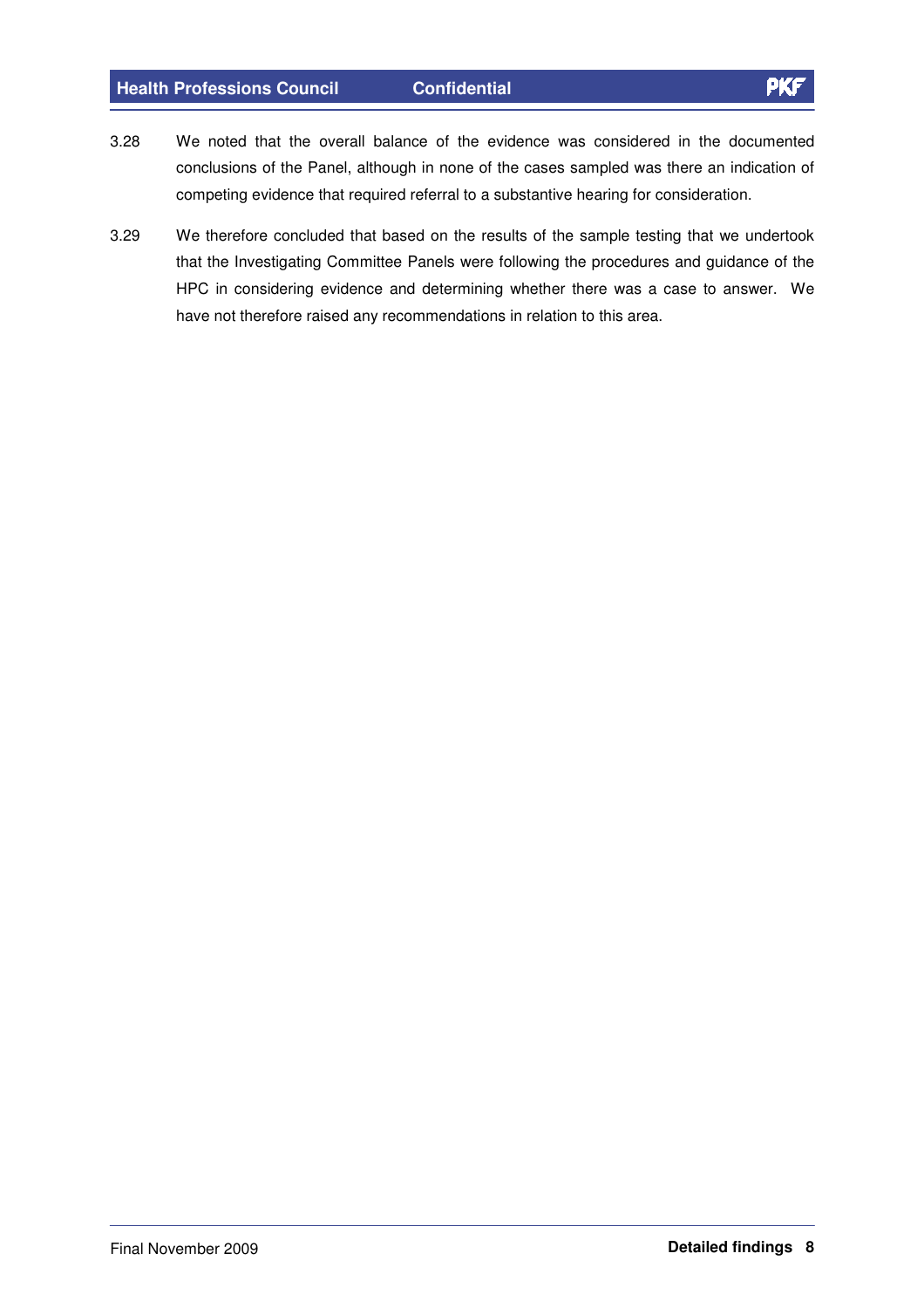

#### **4Action plan**

| Ref. | <b>Findings</b>                                                                                                                                                                                                                                                                                                                                                                                                                                                                                                   | <b>Recommendations</b>                                                                                                                                                                                         | <b>Priority</b> | <b>Management Response</b>                                                                                                                                                                                                                                                                                                                                                                                                                        | <b>Due Date</b>         |
|------|-------------------------------------------------------------------------------------------------------------------------------------------------------------------------------------------------------------------------------------------------------------------------------------------------------------------------------------------------------------------------------------------------------------------------------------------------------------------------------------------------------------------|----------------------------------------------------------------------------------------------------------------------------------------------------------------------------------------------------------------|-----------------|---------------------------------------------------------------------------------------------------------------------------------------------------------------------------------------------------------------------------------------------------------------------------------------------------------------------------------------------------------------------------------------------------------------------------------------------------|-------------------------|
|      |                                                                                                                                                                                                                                                                                                                                                                                                                                                                                                                   |                                                                                                                                                                                                                |                 | <b>Responsible Officer</b>                                                                                                                                                                                                                                                                                                                                                                                                                        |                         |
|      | Cases investigated by the Fitness to<br><b>Practise Department</b>                                                                                                                                                                                                                                                                                                                                                                                                                                                |                                                                                                                                                                                                                |                 |                                                                                                                                                                                                                                                                                                                                                                                                                                                   |                         |
| R1   | We understand that the decision to seek legal<br>advice is based upon the judgement of the<br>Fitness to Practise Department on a case by<br>case basis and that there is no formal<br>guidance regarding specific types of cases that<br>require such advice to be sought.<br>We therefore believe that the HPC should<br>consider whether a more prescriptive<br>approach to seeking legal advice in some<br>cases would be beneficial before concluding<br>whether the standard of acceptance has been<br>met. | <b>HPC</b><br>should consider<br><b>The</b><br>whether it would be beneficial to<br>specify the types of complaints<br>where legal advice should<br>always be sought by the Fitness<br>to Practise Department. | Low             | We propose to update operating<br>guidance<br>to<br>provide<br>further<br>information on seeking advice. We<br>also propose to produce a check<br>list on the issues to consider before<br>seeking advice on closing a case.<br>The Department is also working on<br>'sifting tools' and a paper on this<br>will be on the agenda for the<br>Fitness to Practise Committee<br>meeting in February 2010.<br><b>Director of Fitness to Practise</b> | <b>February</b><br>2010 |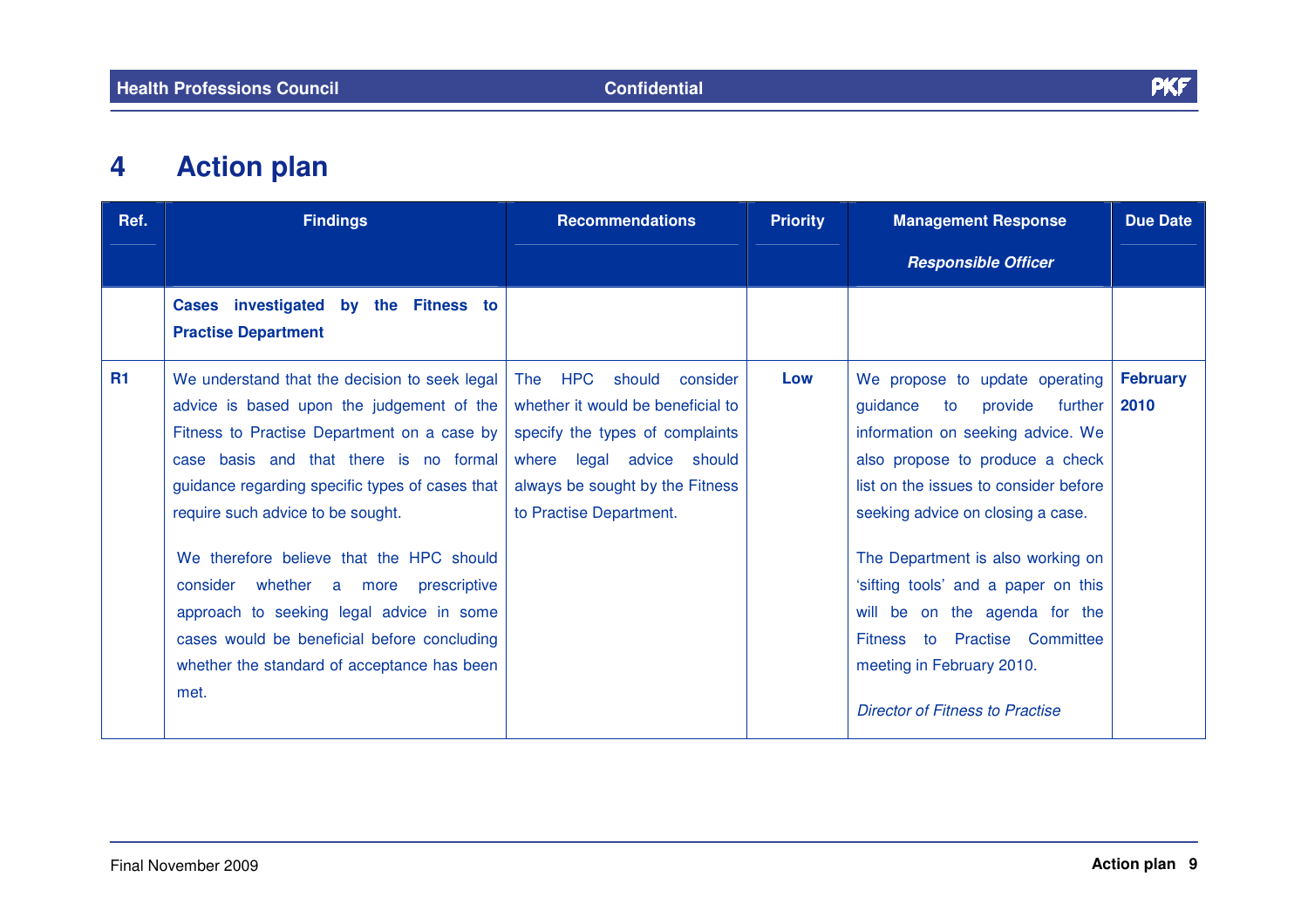

#### **5Assurance definitions**

| <b>Assurance Level</b>               | <b>Definition</b>                                                                                                                                                                                           |
|--------------------------------------|-------------------------------------------------------------------------------------------------------------------------------------------------------------------------------------------------------------|
| <b>Sound</b>                         | Satisfactory design of internal control that addresses risk and meets best practice and is<br>operating as intended.                                                                                        |
| <b>Satisfactory</b>                  | Satisfactory design of internal control that addresses the main risks but falls short of best<br>practice and is operating as intended.                                                                     |
| <b>Satisfactory in Most Respects</b> | Generally satisfactory design of internal control that addresses the main risks and is operating<br>as intended but either has control weaknesses or is not operating fully in some significant<br>respect. |
| <b>Satisfactory Except For</b>       | Satisfactory design of internal control that addresses the main risks and is operating as<br>intended in most respects but with a major failure in design or operation in the specified area.               |
| Inadequate                           | Major flaws in design of internal control or significant non operation of controls that leaves<br>significant exposure to risk.                                                                             |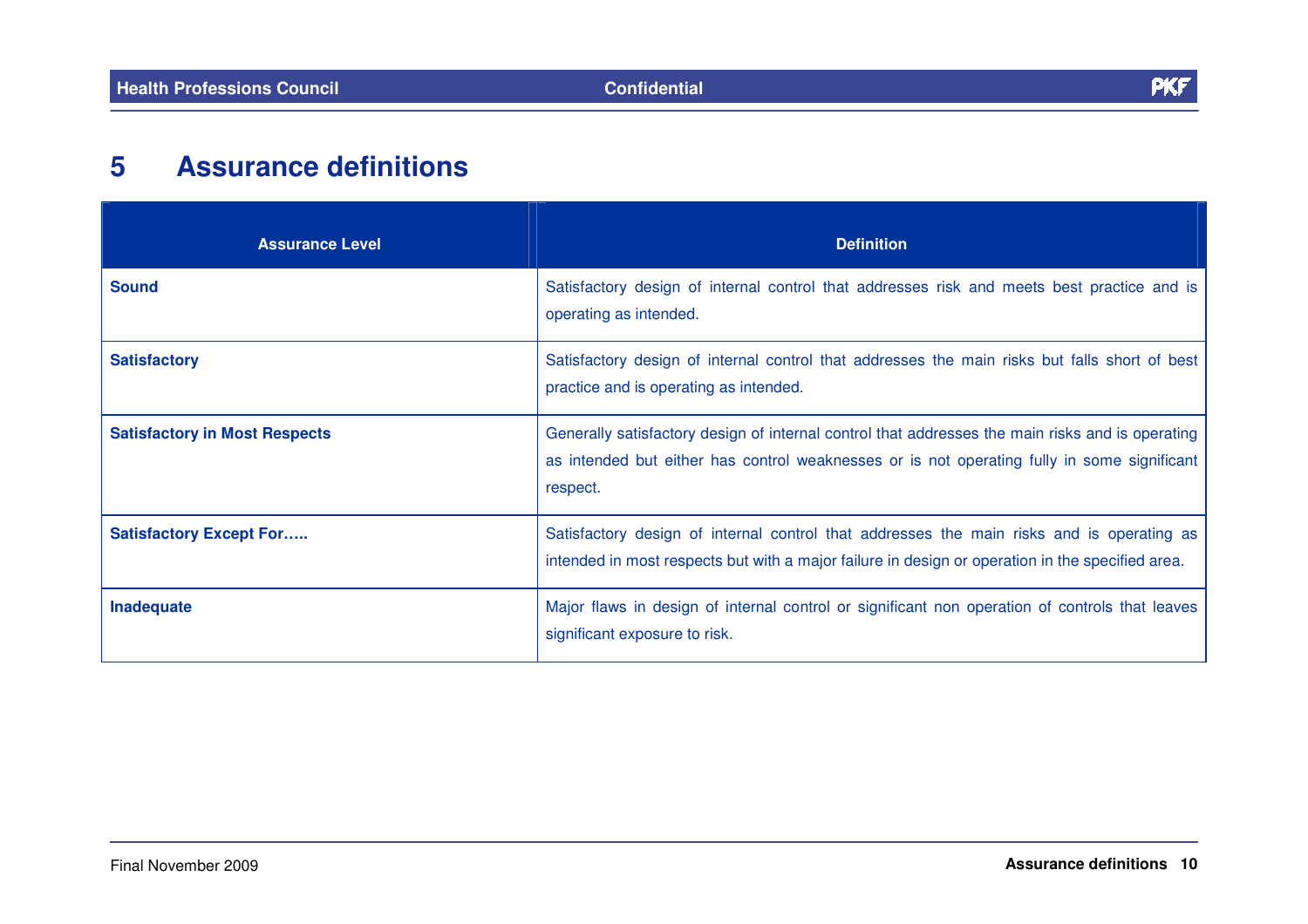

## **Health Professions Council**

# **Fitness to Practise procedural compliance review 2009/10**

Final November 2009 **Confidential** 



Accountants & business advisers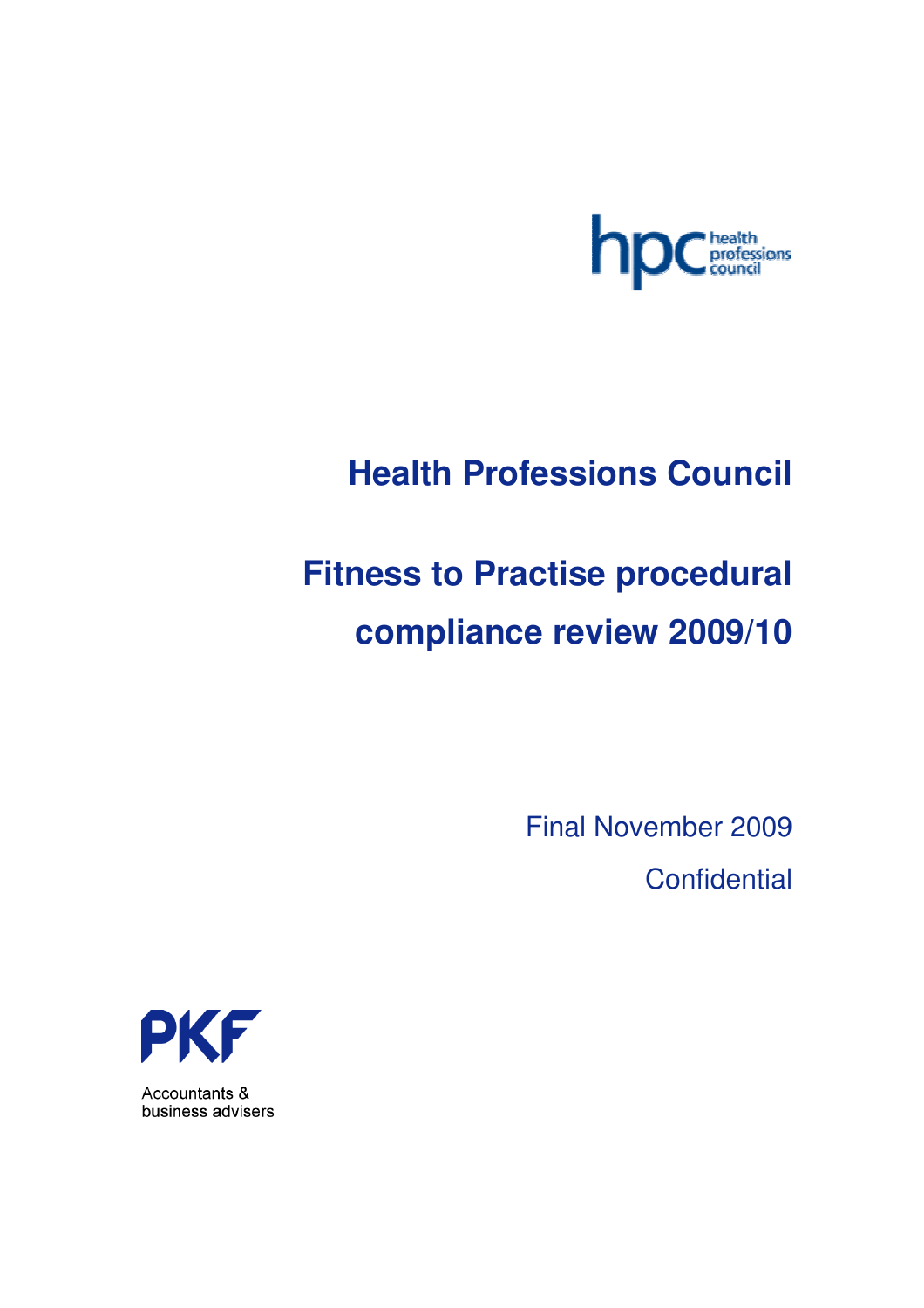## **Contents**

#### **Project timescales**

| Date project commenced    |       | 20/10/09   |          |          |
|---------------------------|-------|------------|----------|----------|
| Date field work completed |       |            | 22/10/09 |          |
| Date draft report issued  |       |            |          | 16/11/09 |
| Date<br>comments received | final | management |          | 26/11/09 |
| Date final report issued  |       | 26/11/09   |          |          |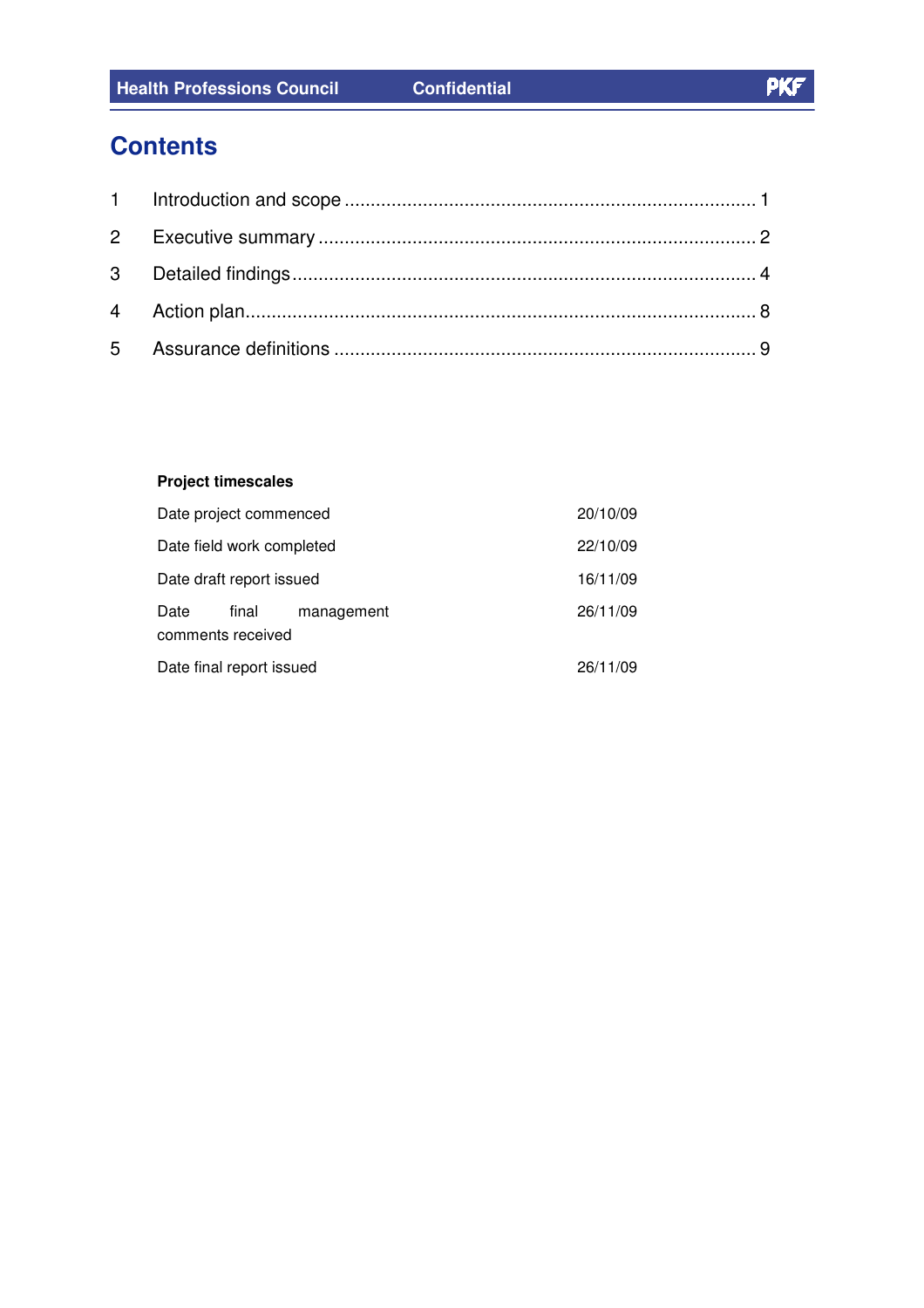### **1 Introduction and scope**

- 1.1 In accordance with our proposals agreed by the June 2009 Audit Committee of the Health Professions Council ("HPC"), we have undertaken a review of the operation of the organisation's fitness to practise procedures from the receipt of an allegation to its consideration by an HPC fitness to practise panel.
- 1.2 We therefore agreed to select a sample of fifteen recent cases that have progressed to a full fitness to practise hearing and to review these in detail to confirm that the necessary checks and process steps have indeed been undertaken and are clearly evidenced.
- 1.3 The audit fieldwork was undertaken in September and October 2009.
- 1.4 This report has been prepared as part of the internal audit of the Health Professions Council under the terms of our engagement letter for internal audit services. It has been prepared for the Health Professions Council and we neither accept nor assume any responsibility or duty of care to any third party in relation to it.
- 1.5 The conclusions and recommendations are based on the results of audit work carried out and are reported in good faith. However, our methodology is dependent upon explanations by managers and sample testing and management should satisfy itself of the validity of any recommendations before acting upon them.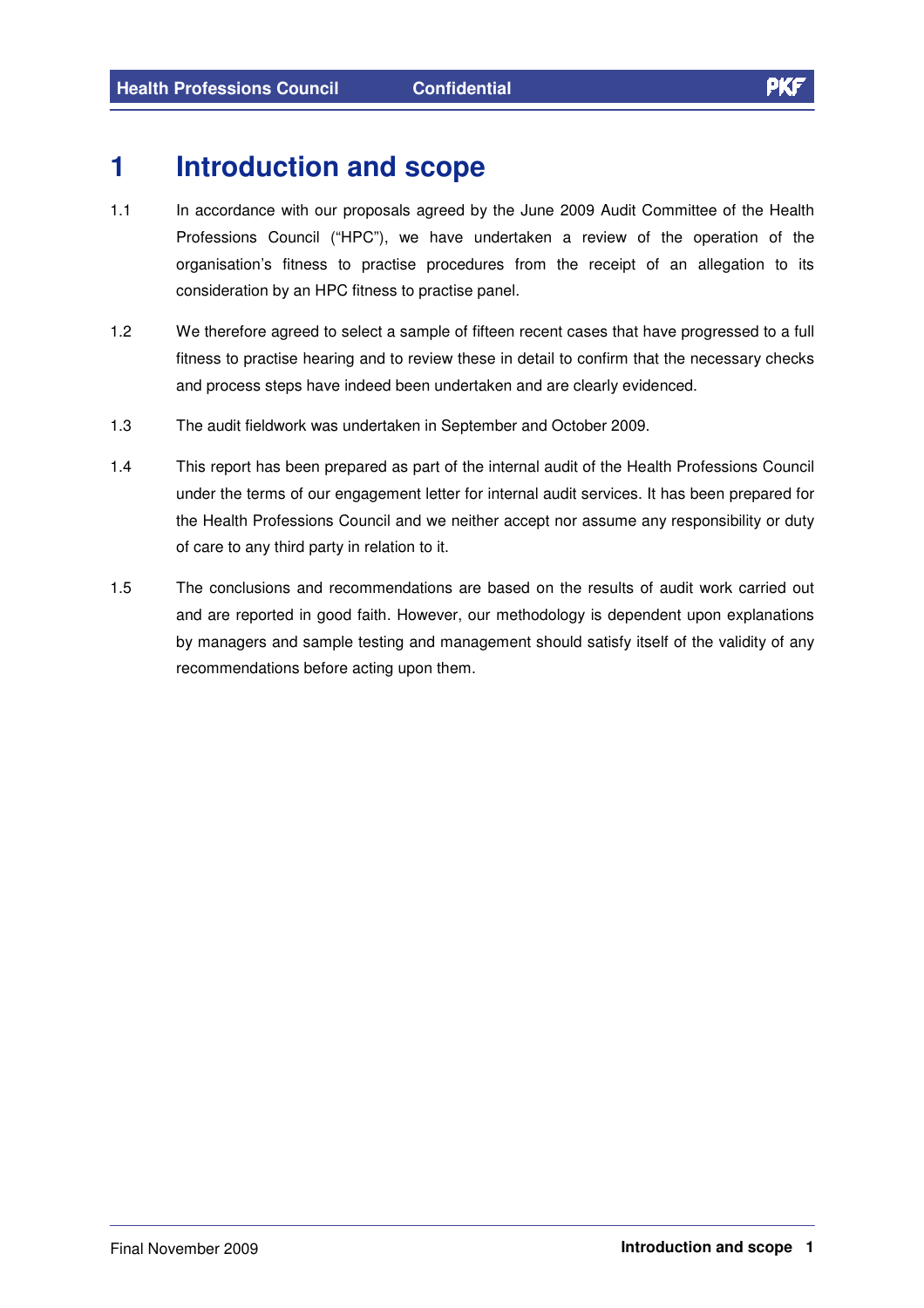## **2 Executive summary**

2.1 This report summarises the work undertaken by PKF within the agreed scope of our review of the HPC's fitness to practise procedures from the receipt of a complaint to its consideration by fitness to practise panel. This work was undertaken in accordance with our proposals agreed by the June 2009 Audit Committee.

#### **Background**

2.2 Management estimates that over 1,000 fitness to practise cases will be managed by the HPC during 2009/10. Failure to put into place procedures that are consistent with legal requirements and to comply with these procedures when managing fitness to practise cases may leave the HPC exposed in the event of a legal challenge.

#### **Our assessment**

- 2.3 Based on the results of the sample testing that we undertook of cases selected from 2008/09 and 2009/10 that the HPC's procedures for fitness to practise cases were satisfactory and were operating effectively except for the one case that we noted, where a previous Conduct and Competence Committee had imposed a suspension order of twelve months, the Committee set up to review it was after the order had expired.
- 2.4 We were advised by management that the reasons for this were due an administrative error by the scheduling team when listing the hearing. We understand that measures have been put in place to prevent the issue from occurring again.
- 2.5 Nevertheless, in view of the significance of the error, we believe that the Fitness to Practise Committee should receive more detailed assurance from management that such problems cannot arise again in the future.
- 2.6 We have therefore raised a recommendation in relation to this matter.
- 2.7 We note that the Council for Healthcare Regulatory Excellence ("CHRE") will be undertaking its own review of each health regulator's procedures for dealing with similar cases, which will include an audit of the HPC. We understand that the CHRE's review is to focus on 2008/09 cases.
- 2.8 In conducting our work, we were obliged to follow Government Internal Audit Standards. The CHRE do not have this obligation although they have their own clearly defined procedures that they will follow during their review. The sample selected will also differ.
- 2.9 Therefore there is a possibility therefore that the conclusions of the CHRE audit may differ from those set out in this report.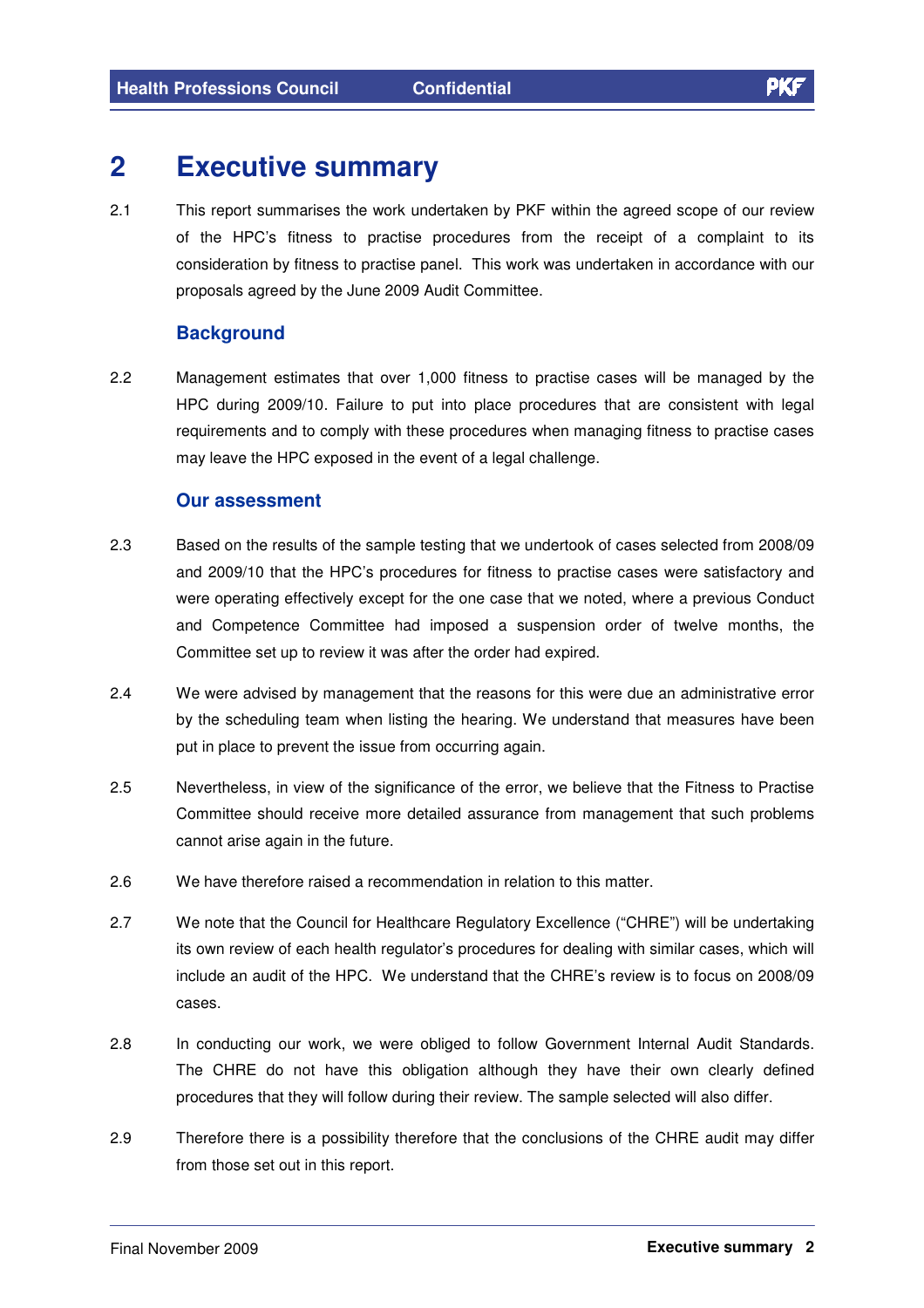**Health Professions Council Confidential**

2.10 We wish to thank all members of staff for their availability, co-operation and assistance during the course of our review.

> **PKF (UK) LLP November 2009**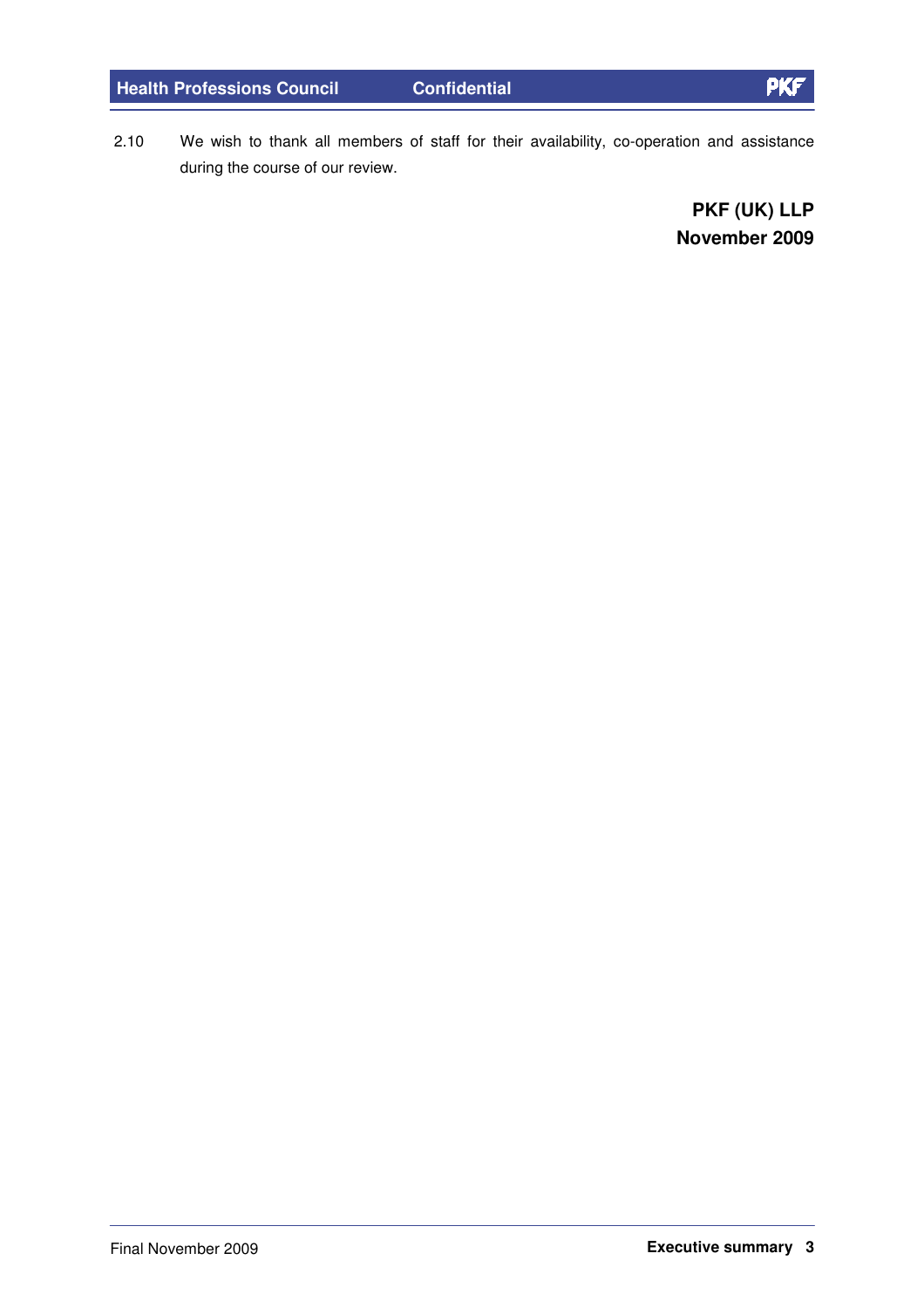## **3 Detailed findings**

#### **Process outline**

- 3.1 When an allegation is received it passes through various stages of investigation and hearing which can culminate in determining whether the registrants' fitness to practise is impaired.
- 3.2 The first stage of the investigation is undertaken by a case manager, who seeks to collect together all the relevant documentation, which may involve contacting the registrant's employers or the police (in the event of a conviction).
- 3.3 Key decisions to be taken at this stage include:
	- Confirming that the individual is an HPC registrant;
	- Whether the complaint meets the HPC's standards for acceptance of allegations; and
	- Determining whether an interim order is required to place immediate limitations on the individual's registration.
- 3.4 When the case manager has collected together all the details of an allegation the registrant is notified in writing of the nature of the allegation and provided with copies of all the documents that have been collected.
- 3.5 Once the registrant has had the opportunity to respond, the material is then considered by the Investigating Committee Panel.
- 3.6 Key decisions to be taken by the Investigating Committee Panel include:
	- Deciding whether there is a "case to answer" i.e. there is a "realistic prospect" that the HPC (which has the burden of proof) will be able to establish at a hearing that the registrant's fitness to practise is impaired or that the entry in the register has been incorrectly made or fraudulently procured.
	- Selecting the appropriate fitness to practise committee for the hearing.
- 3.7 If the panel decides that there is a case to answer the matter is referred to:
	- the Conduct and Competence Committee for cases about misconduct, lack of competence, convictions and cautions, and determinations by other regulators responsible for health or social care.
	- the Health Committee for cases where the health of the registrant may be affecting their ability to practise; or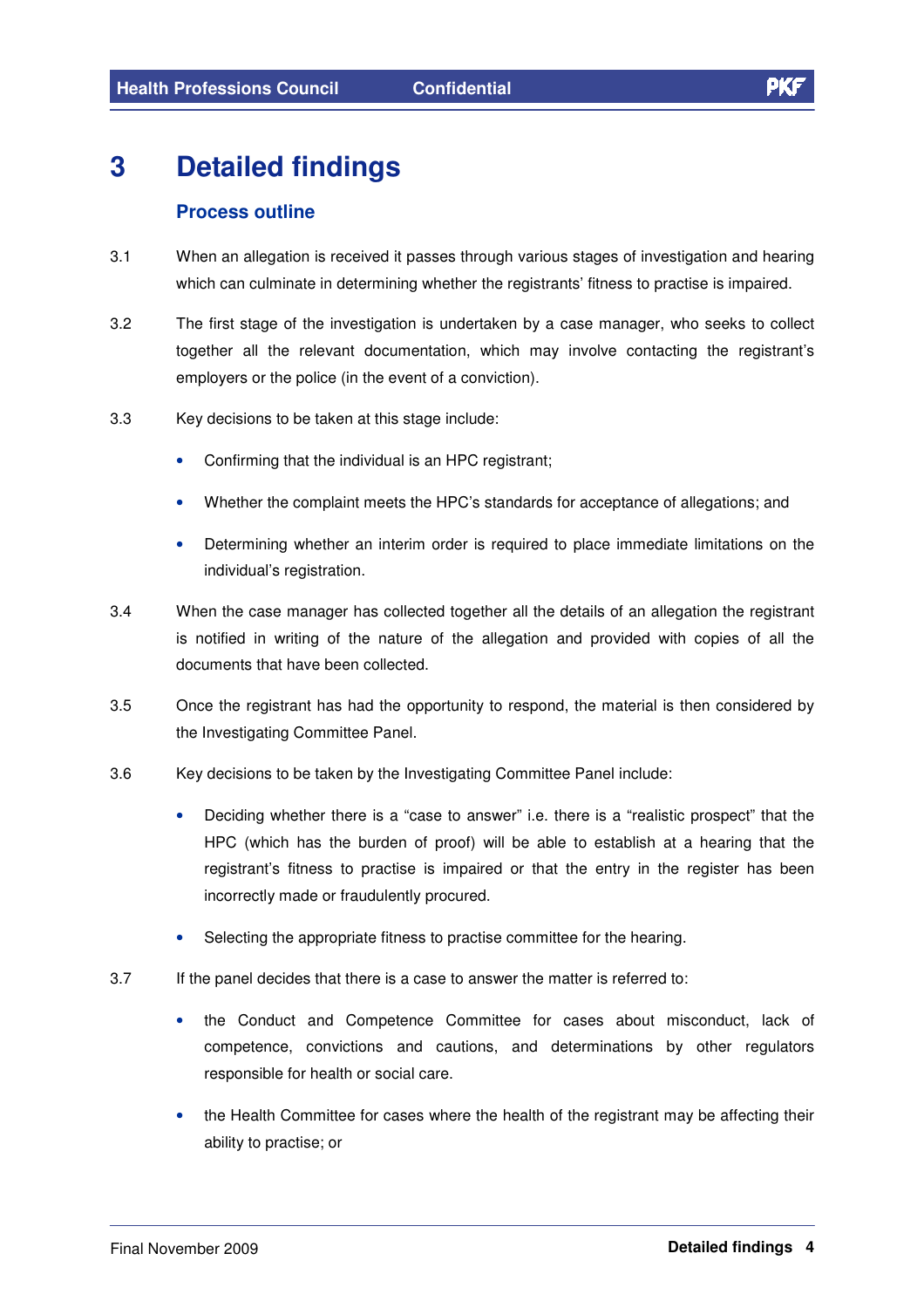- another panel of the Investigating Committee for cases where an entry to the Register may have been made fraudulently or incorrectly.
- 3.8 The HPC then instructs solicitors to prepare and present the case at a final hearing. Although the legislation provides that the registrant is provided 28 days notice of the date of the hearing, the HPC aims to provide at least 60 days notice of the hearing date to the registrant and to provide the material that it plans to rely on at the hearing 42 days before the hearing.
- 3.9 The key decisions to be taken by the hearing include:
	- Deciding whether the complaint is "well founded" i.e. whether the facts as alleged occurred, that this amounts to one of the grounds set out in Article 22 of the Health Professions Order 2001 and whether that amounts to the registrants' fitness to practise being impaired.
	- Determining the appropriate sanction, which range from taking no further action to striking off.
- 3.10 Registrants can appeal against the panel's decision if they think it was wrong or the sanction was unfair. Appeals are made to the High Court (or to the Court of Session if the registrant is in Scotland). The CHRE may also refer a regulator's final decision on a fitness to practise case to the High Court (or its equivalent throughout the UK. They will do this if they feel that a decision made by the regulatory body is unduly lenient
- 3.11 At each of the various stages of the process the HPC has established checks and controls that it relies upon to ensure that the correct action is taken that are documented in guidance and training notes. Panels are also provided with guidance in the form of various Practice Notes.
- 3.12 The HPC needs to be satisfied and be able to demonstrate that these are operating effectively in order to ensure that registrants are given a fair hearing and the public is protected. We therefore agreed to undertake a review of a sample of fifteen cases that had been considered by a full fitness to practise hearing to assess whether the controls were indeed operating effectively.
- 3.13 The findings of our work are set out below.

#### **Findings**

3.14 For all of the fifteen cases we sampled, detailed evidence had been collected in advance of the Investigating Committee Panel, which had been assessed by the Fitness to Practise Department as meeting the HPC's standard of acceptance.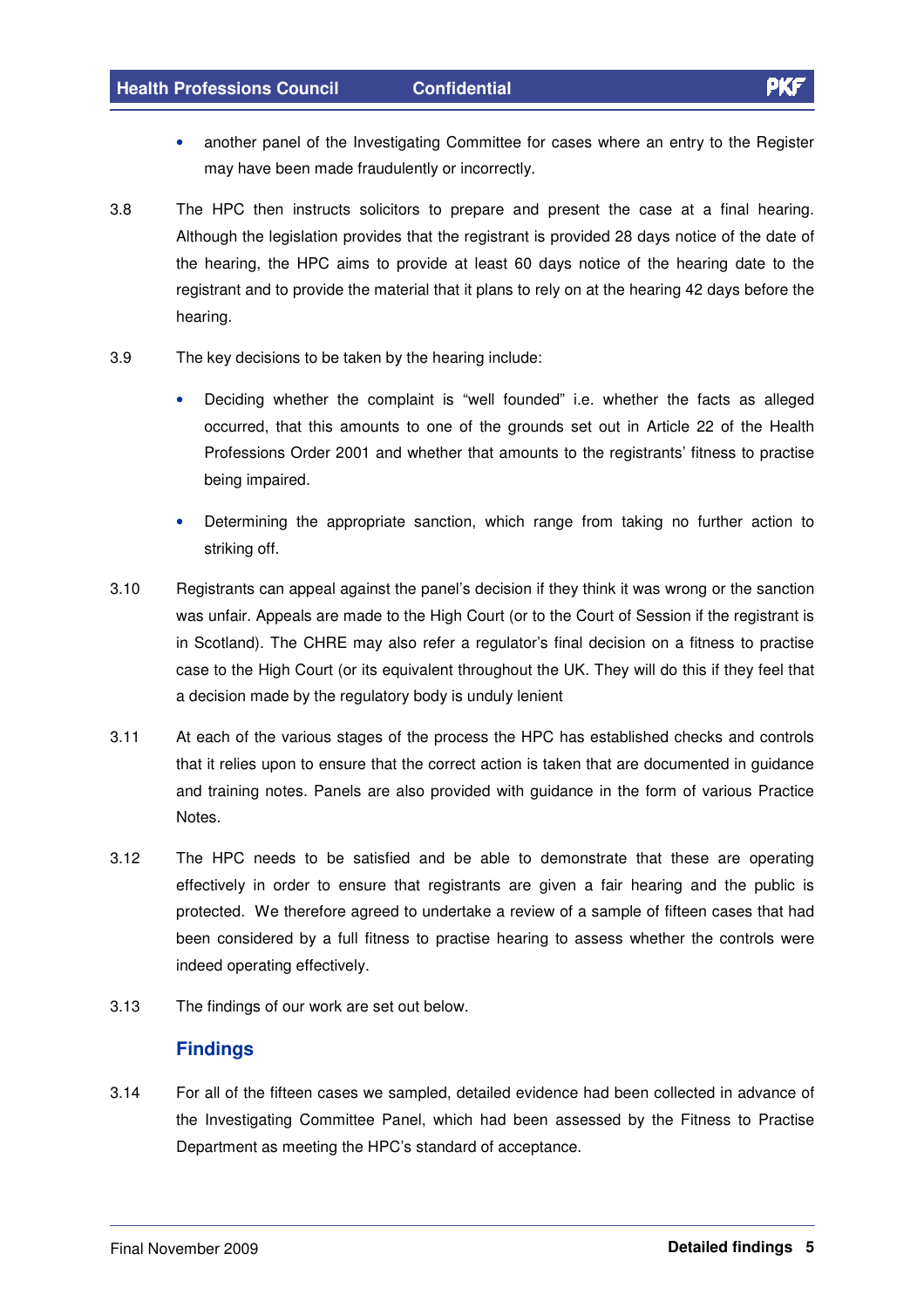#### **Health Professions Council Confidential**

- 3.15 In determining whether there is a case to answer, the Investigating Committee Panel must decide whether, in its opinion, there is a "realistic prospect" that the HPC (which has the burden of proof) will be able to establish that the registrant's fitness to practise is impaired.
- 3.16 The test does not call for substantial inquiry or require the investigating committee panel to be satisfied on the balance of probabilities. The Investigating Committee Panel only needs to be satisfied that there is a realistic or genuine possibility (as opposed to remote or fanciful one) that the HPC will be able to establish its case.
- 3.17 We noted that these considerations were clearly documented in the papers of the Investigating Committee Panel for each of the fifteen cases that were included in our sample. In two cases, the Panel determined that there was a case to answer for two counts of the allegation but no case to answer for one count. The reasons for this were also clearly documented.
- 3.18 We reviewed the case evidence and documented conclusions of the Conduct and Competence Committees that were called to consider each of the fifteen cases selected.
- 3.19 Our review indicated that in all cases the registrant was provided with at least sixty days notice of the hearing and in two cases adjournments were granted by the panel. The requirements for the provision of evidence to the registrant and the hearing were also complied with in all of the cases sampled.
- 3.20 From reviewing the transcripts of the various cases, we noted that in each case the HPC's procedures were being followed at the hearing. In particular, a decision as to whether the allegation was well founded was arrived at, before any consideration of potential sanctions.
- 3.21 In four of the cases included in our sample, the Conduct and Competence Committee concluded that the allegations were not well founded. The reasons for these decisions were clearly set out in the Committee documentation.
- 3.22 Where there were several potential sanctions that could be considered, we noted that the panel had documented its deliberations clearly in respect of each of these, before arriving at its final decision on the most appropriate sanction.
- 3.23 We therefore concluded that based on the results of the sample testing that we undertook that the HPC's procedures for fitness to practise cases were being followed.
- 3.24 However, our review indicated that for one case, where a previous Conduct and Competence Committee had imposed a suspension order of twelve months, the Committee set up to review it was after the order had expired. The Committee therefore concluded that a further suspension order could not be made.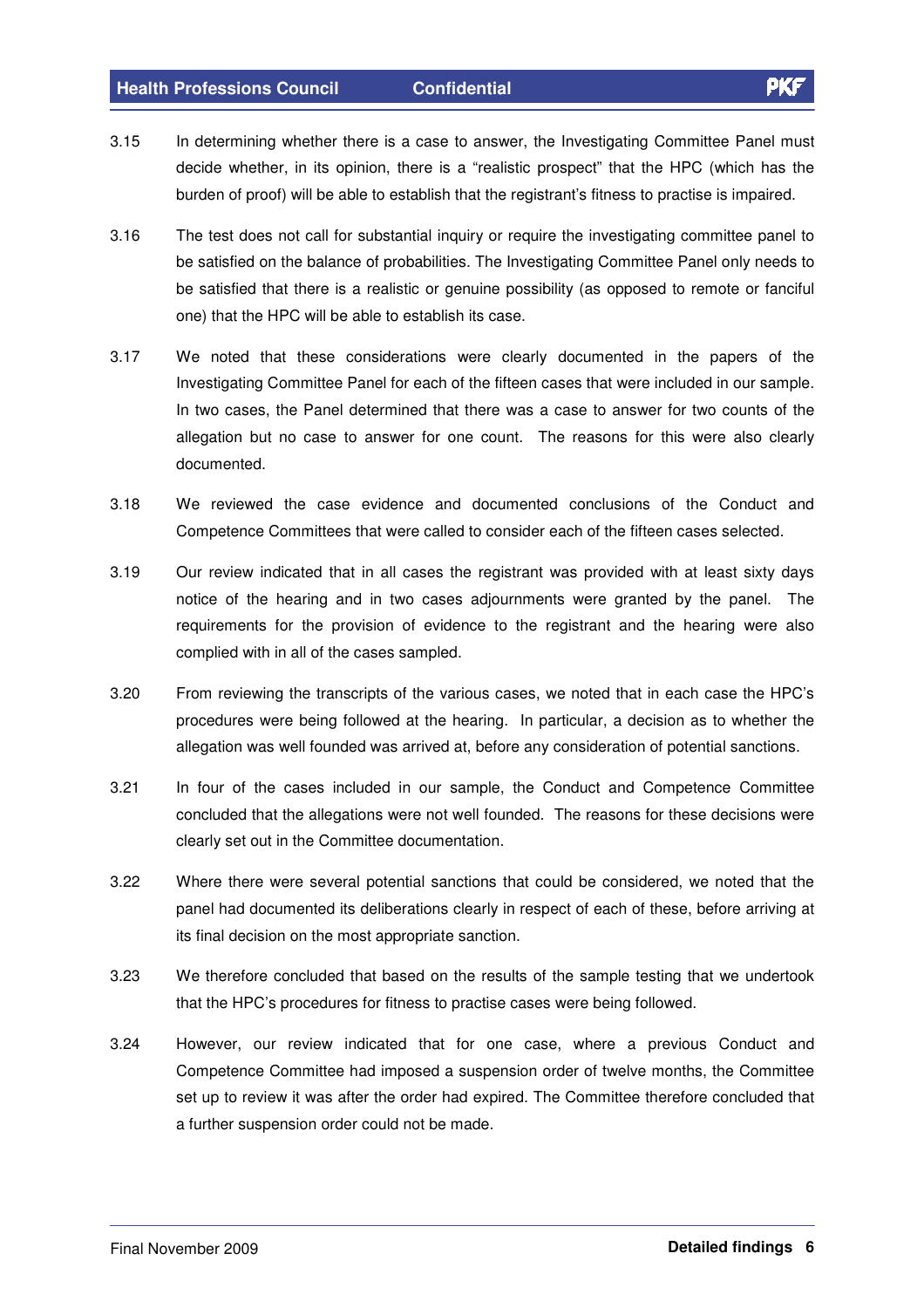- 3.25 We were advised by management that the reasons for this were human error and mechanisms had been put in place to prevent such an issue arising again. Nevertheless, in view of the significance of the error, we believe that the Fitness to Practise Committee should receive more detailed assurance from management that such problems cannot arise again in the future.
- 3.26 We have therefore raised the following recommendation.

#### **Recommendation**

**R1. A report should be provided to the Fitness to Practise Committee explaining the reasons why the date set for a review of a suspension order fell after the date that the order expired. The report should also set out the actions that have already been taken by management to address this matter.**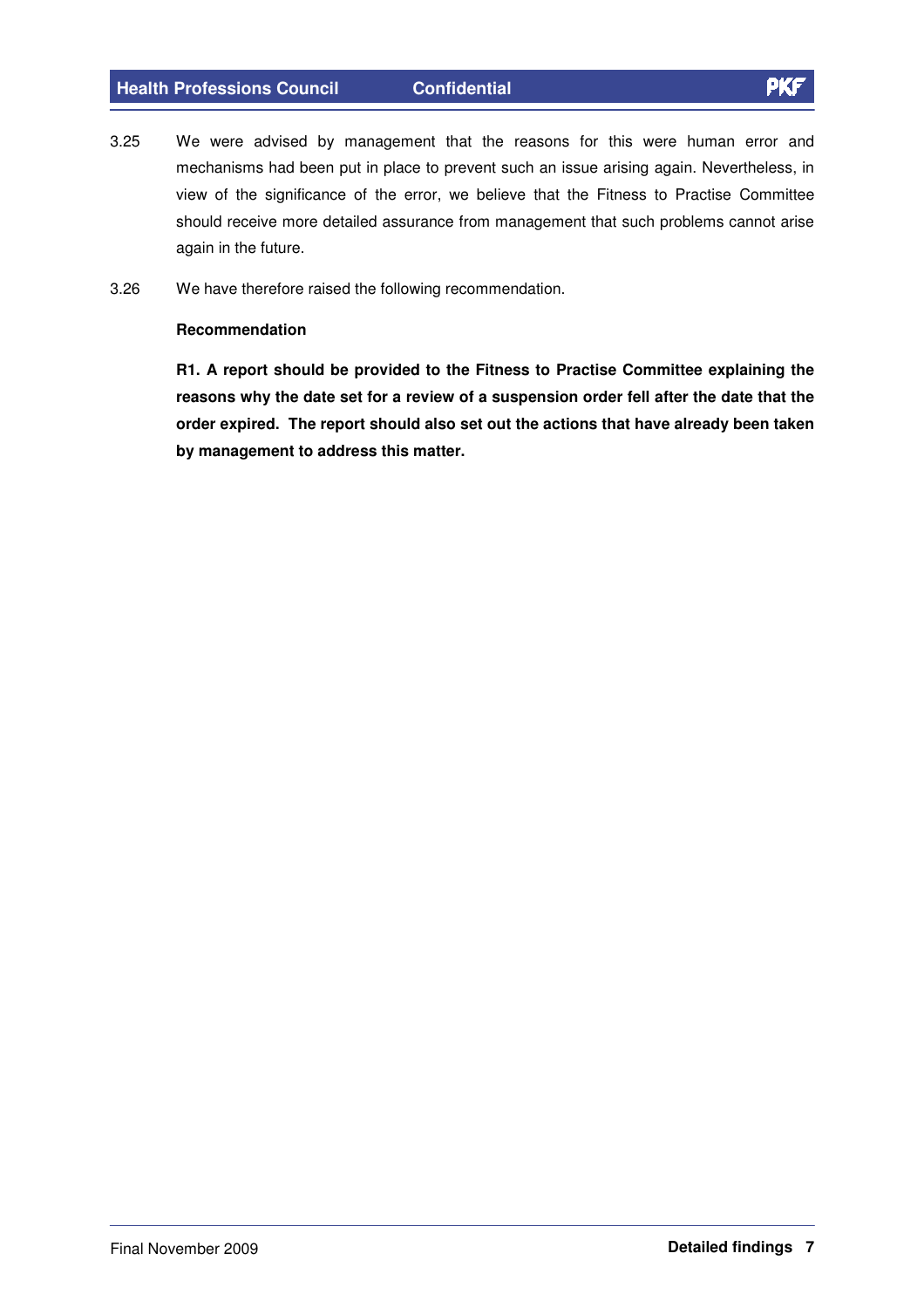

#### **4Action plan**

| Ref.      | <b>Findings</b>                                                                                                                                                                                                                                                                                                                                                                                                                                                                                                                                                                                                                                                                              | <b>Recommendations</b>                                                                                                                                                                                                                                                                                                                                              | <b>Priority</b> | <b>Management Response</b>                                                                                                                                                                                                                                                                               | <b>Due Date</b>         |
|-----------|----------------------------------------------------------------------------------------------------------------------------------------------------------------------------------------------------------------------------------------------------------------------------------------------------------------------------------------------------------------------------------------------------------------------------------------------------------------------------------------------------------------------------------------------------------------------------------------------------------------------------------------------------------------------------------------------|---------------------------------------------------------------------------------------------------------------------------------------------------------------------------------------------------------------------------------------------------------------------------------------------------------------------------------------------------------------------|-----------------|----------------------------------------------------------------------------------------------------------------------------------------------------------------------------------------------------------------------------------------------------------------------------------------------------------|-------------------------|
|           |                                                                                                                                                                                                                                                                                                                                                                                                                                                                                                                                                                                                                                                                                              |                                                                                                                                                                                                                                                                                                                                                                     |                 | <b>Responsible Officer</b>                                                                                                                                                                                                                                                                               |                         |
|           | <b>Fitness to practise procedures</b>                                                                                                                                                                                                                                                                                                                                                                                                                                                                                                                                                                                                                                                        |                                                                                                                                                                                                                                                                                                                                                                     |                 |                                                                                                                                                                                                                                                                                                          |                         |
| <b>R1</b> | Our review indicated that for one case, where<br>previous Conduct and<br>Competence<br>a<br>Committee had imposed a suspension order of<br>twelve months, the Committee set up to review<br>it was after the order had expired. The<br>Committee therefore concluded that a further<br>suspension order could not be made.<br>We were advised by management that the<br>reasons for this were human error, which have<br>now been resolved. Nevertheless, in view of<br>the significance of the error, we believe that<br>the Fitness to Practise Committee should<br>detailed<br>assurance<br>from<br>receive<br>more<br>management that such problems cannot arise<br>again in the future. | A report should be provided to<br><b>Fitness</b><br>Practise<br>the<br>to<br>Committee<br>explaining<br>the<br>reasons why the date set for a<br>review of a supervision order fell<br>after the date that the order<br>expired. The report should also<br>set out the actions that have<br>been<br>taken<br>already<br>by<br>management to address this<br>matter. | <b>High</b>     | More detail on the mechanisms put<br>in place to address this error has<br>provided<br>$\overline{\mathsf{to}}$<br>the Audit<br>been<br>Committee. An update will also be<br>provided to the Fitness to Practise<br>committee at its February 2010<br>meeting.<br><b>Director of Fitness to Practise</b> | <b>February</b><br>2010 |